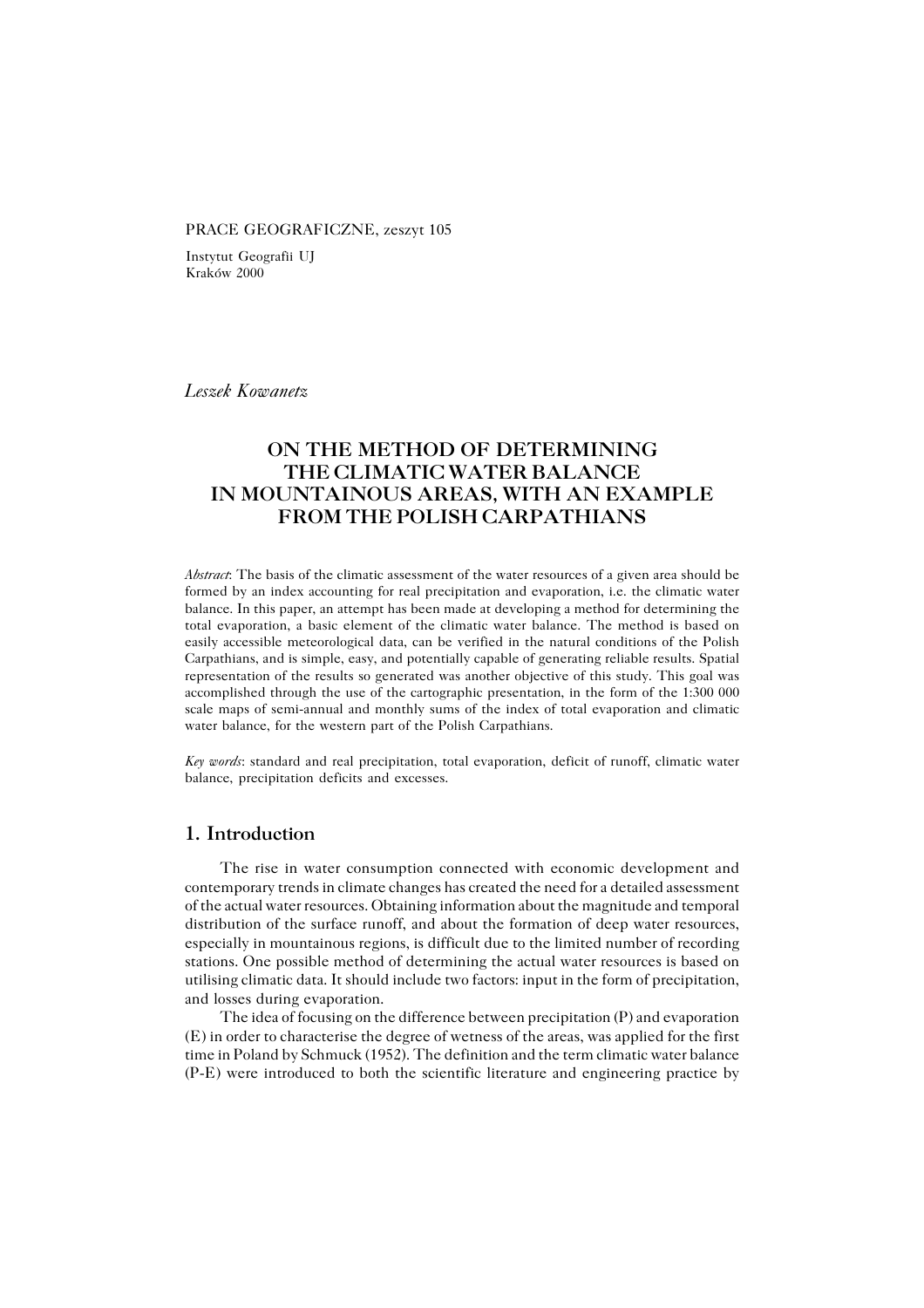Bac (1974). That index, in various forms (standard or real precipitation, evaporation from open water surfaces or potential evaporation) has been used in the studies of many authors until the present day.

In the latest studies both in Poland (Rojek and Wiercioch 1995) and abroad (Tomlain 1993), all researchers have considered it necessary to use standard sums of precipitation. The analysis of the maps of the climatic water balance from such a perspective has revealed the possibility of using that index for the regional characterisation of atmospheric drought in Poland (Susze… 1995).

However, in utilising climatic water balances for the assessment of precipitation deficits and excesses, one should correct their quantitative values by accounting for total evaporation, i.e. the actual losses of water from the ground to the atmosphere. Consequently, the assessment of the moisture degree of the Polish Carpathians has been carried out, based on the value of the climatic water balance, i.e. the difference between the standard sums of precipitation (P) and the index of total evaporation  $(E<sub>o</sub>)$ . The developed method may be used for determining and predicting the magnitude of total evaporation (the actual evapotranspiration) in the Polish Carpathians. This is of particular significance for agriculture when assessing precipitation deficits and excesses, since the positive values of the P-E`  $_{\circ}$  index (when connected with the soil water content, relevant for plant life) may indicate excess precipitation in a given area, while the negative values may indicate precipitation deficits. Moreover, from this point of view, the climatic water balance may be the basis on which to assess water resources (runoff) from the climatic data, when hydrological data (especially in the case of uncontrolled catchment areas) are absent.

### **2. The objective of the study**

From the perspective of the analysed topic, the choice of the appropriate method for determining the magnitude of evaporation is of fundamental importance, since this quantity should represent the actual loss of water from the ground to the atmosphere. Therefore, it is an especially important task to develop a method for determining the rate of total evaporation (actual evapotranspiration), which is a basic element of the climatic water balance. The method should be based on easily accessible meteorological data, should be verified in the natural conditions of the Polish Carpathians, and be simple, easy, and potentially capable of generating reliable results. Since the empirical formulae of Penman (French modification), and of Turc and Bac (Sarnacka et al. 1983, Turc 1964, Bac 1970) used in this paper, are frequently applied both in Poland and abroad, it has opened the possibility of testing the appropriateness of their use in the mountainous areas.

The spatial presentation of the obtained results was another, equally important objective of the study. This goal was accomplished through the use of the cartographic presentation in the form of the 1:300 000 scale maps of semi−annual and monthly sums of the index of total evaporation and climatic water balance, for the western part of the Polish Carpathians (Kowanetz 1998). One should emphasise that the most frequently encountered methods used in the studies published to−date, are maps of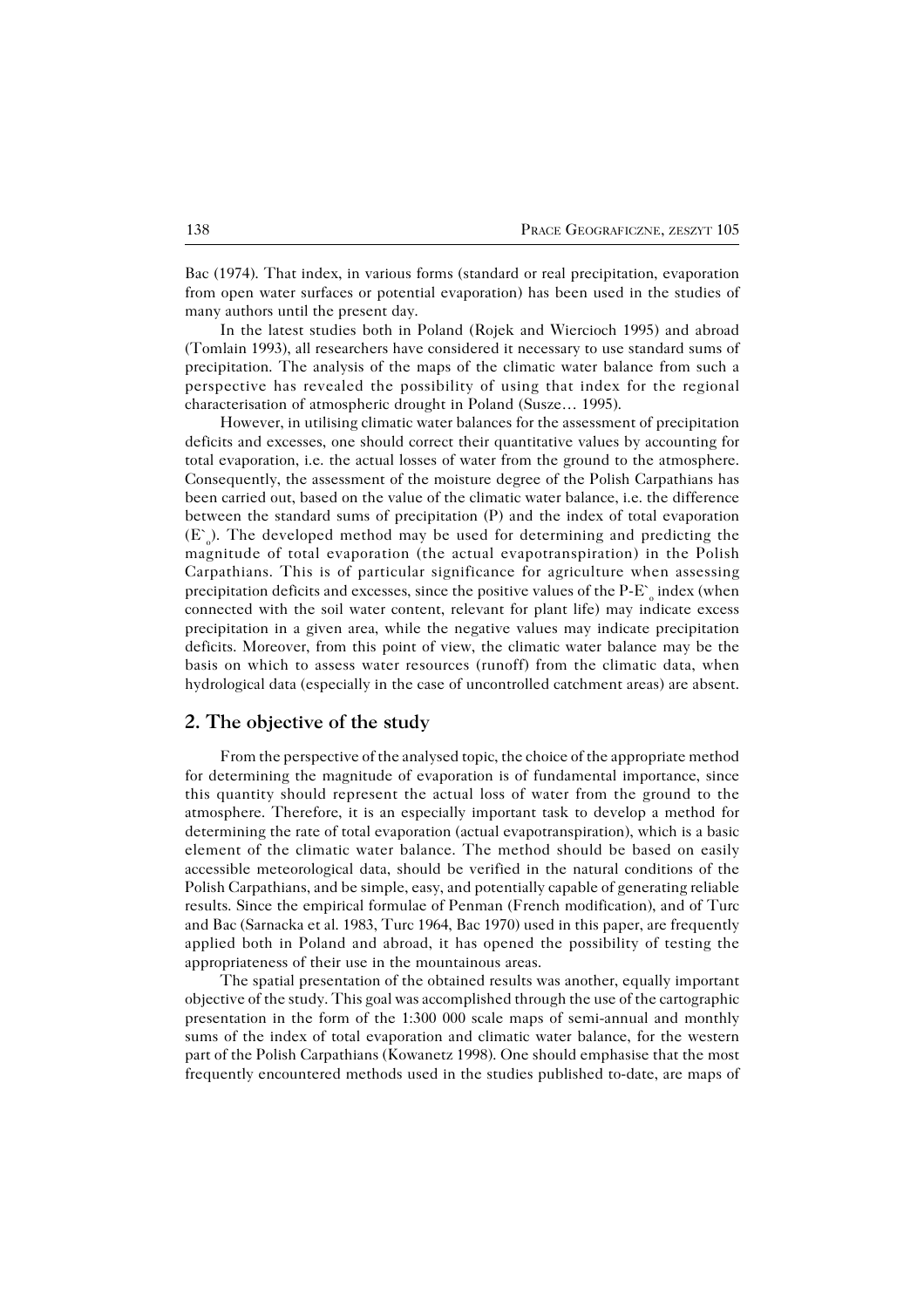the climatic water balance and evaporation constructed by geometric interpolation. They account for, although only in an approximate way, the influence of the terrain and altitude on variation of the studied indices. Consequently, these studies do not deal with mountainous areas at all (and with the Carpathian catchment areas in particular) or only provide a very rudimentary approach.

### **3. Source material**

The study is based on the observational data from three catchment areas: Skawa (up to the Wadowice water−gauge), Raba (up to the Proszówki water−gauge) and Dunajec (up to the Nowy Targ – Kowaniec water−gauge), all located in the western part of the Polish Carpathians (Fig. 1). The results of the measurements taken between 1951−1960, during the summer half−year (May−October), at 25 meteorological stations located approximately along the  $20^{\circ}$ E meridian, at elevations from  $200$  m to  $2000$  m, have been used. In addition, meteorological measurements from 8 stations during the 20−year period 1951−1970 have also been utilised (Tab. 1). For comparative purposes, data from the 30-year period 1961-1990 (climatological normal – "clino") have been collected from three stations (Kraków, Zakopane and Kasprowy Wierch).

The measurement data include mean daily and monthly values of the following meteorological variables: air temperature, water−vapour pressure, water saturation deficit, wind speed, insolation, cloudiness, and precipitation. The characteristics of the raw water balance for the studied water−gauge catchment areas (precipitation, runoff, deficit of runoff) during the summer half−years between 1951−1960, are taken from the publication entitled *Synteza surowego bilansu wodnego Polski w latach 1951− 1965* (The synthesis of the raw water balance of Poland in the years 1951−1965, 1971) and for the period 1951−1970 are taken from the *Atlas Hydrologiczny Polski* (Hydrological Atlas of Poland, 1986).

Due to the lack of the measurements of total radiation in the studied area, which is necessary for the computation of the analysed evaporation indices, those values have been determined for particular locations from Black's formula, adopted for Poland by Podogrocki (1978). The albedo was assumed as a constant value of 0.20. This represents an average value, in agreement with the results obtained by Olecki (1989), for the area of the upper Vistula river basin during the vegetation season. Values of the potential evapotranspiration have been computed for the conditions of low−mown grass. It was assumed that grass height in meteorological gardens was more or less constant at about 10 cm, with the ground roughness parameter  $z_0 = 0.01$  m.

Comparisons of the meteorological and hydrological data for the periods between 1951−1960 and 1951−1970 did not reveal statistically significant differences between them. In spite of the fact that the 20−year period between 1951−1970 was characterised by a gradual increase in the flow (with the 5−year period 1951−1955 being the driest, and the 5−year period between 1966−1970 markedly rich in water – Stachy et al. 1979), the average meteorological and hydrological characteristics (precipitation, runoff) during this period did not differ significantly from the multi−annual period between 1961−1990 (which is considered by the climatologists to be a normal period in the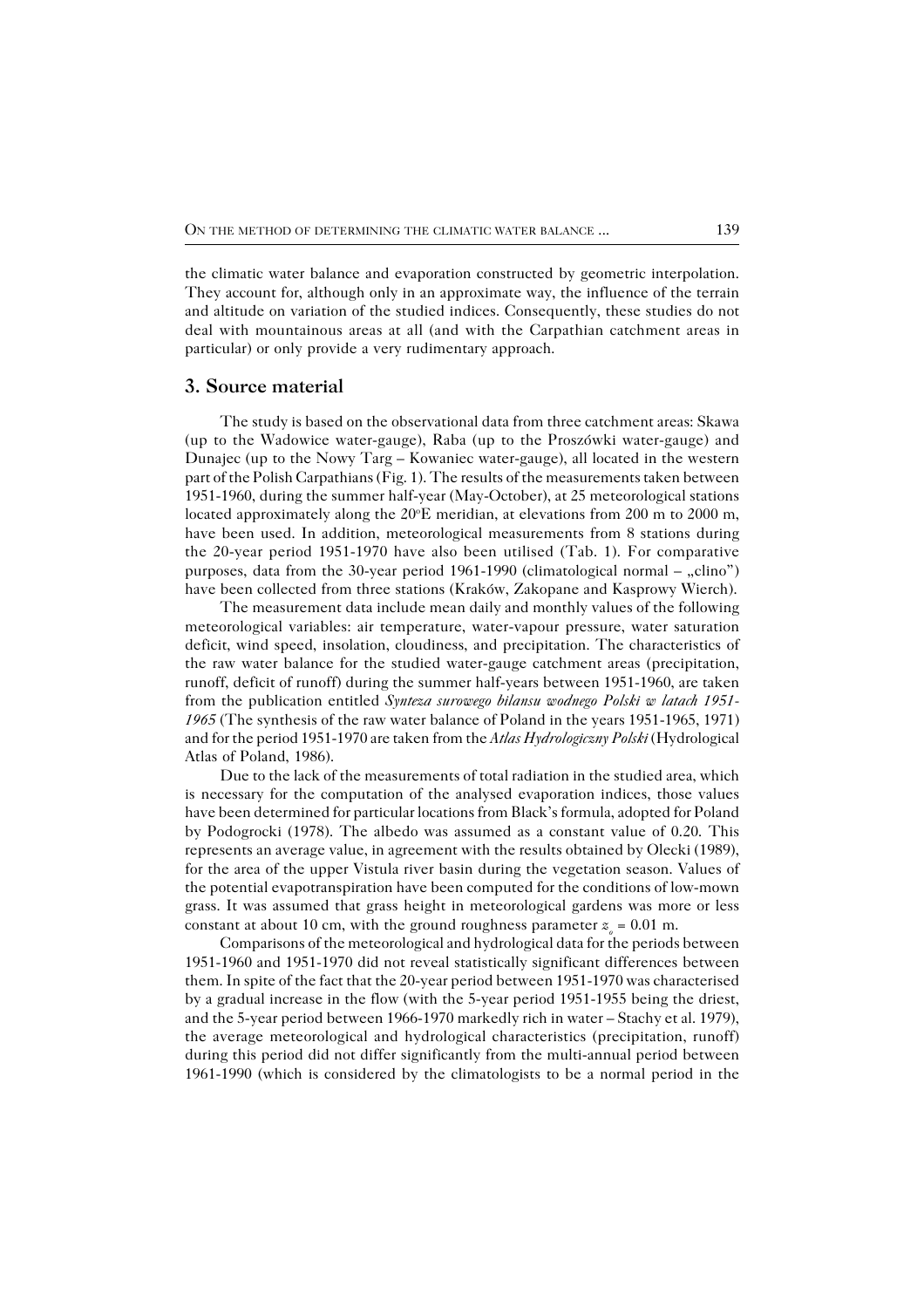

Fig. 1. The distribution of meteorological stations and water−gauging stations in the Polish Carpathians, with the physico−geographic regions according to Czeppe and German (1979, 1988) and Kondracki (1994). The characteristics of the stations indicated by numbers are given in Table 1.

Ryc. 1. Rozmieszczenie stacji meteorologicznych i posterunków wodowskazowych w Karpatach Polskich na tle regionów fizycznogeograficznych − wg Czeppego i German (1979, 1988) oraz Kondrackiego (1994). Liczby przy stacjach oznaczają numery stacji, których charakterystyki zamieszczone zostały w tabeli 1.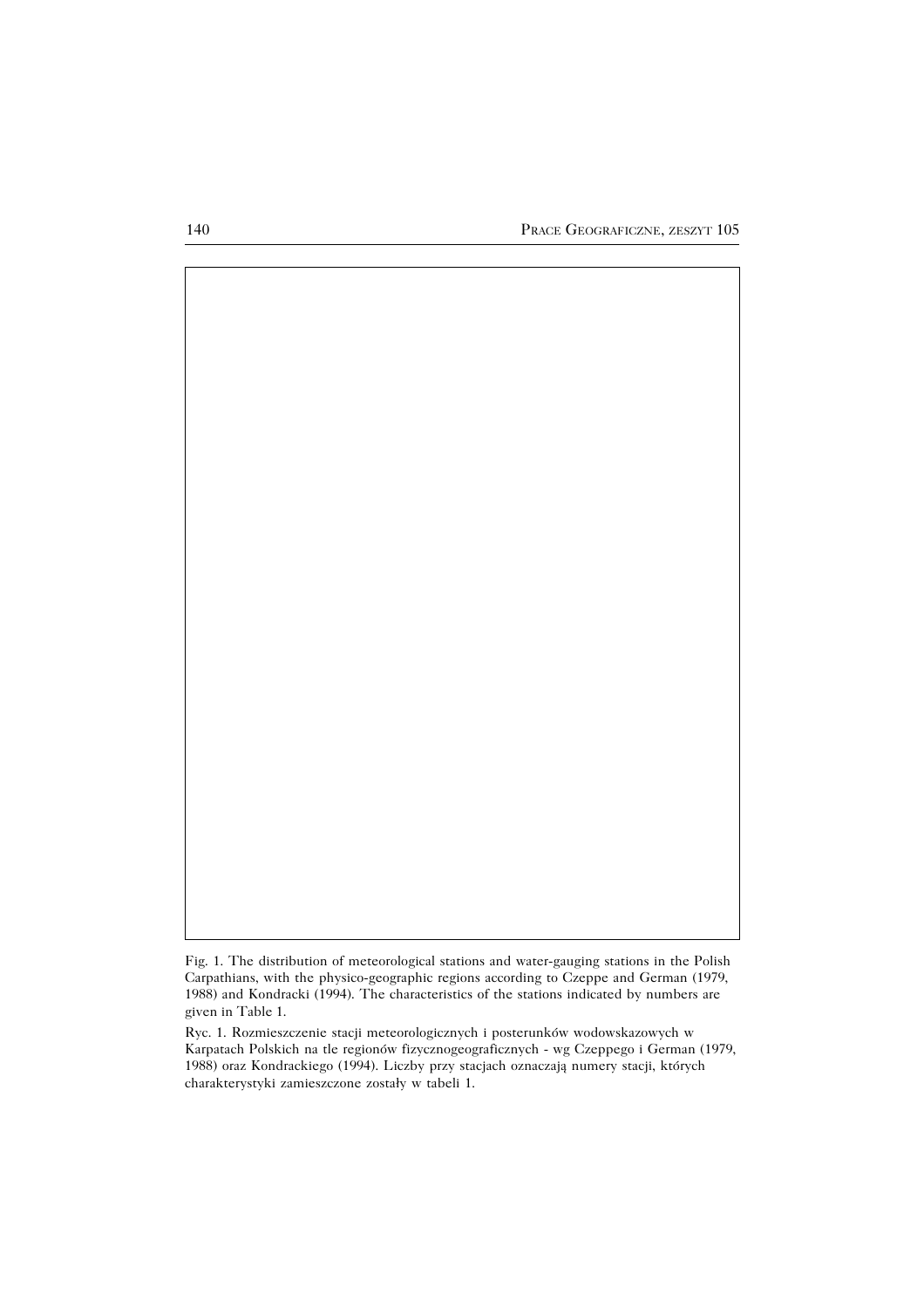Tab. 1. The list of meteorological stations.

Tab. 1. Spis stacji meteorologicznych.

| Station                | $H_{s}$ | φ               | λ               | Catchment area | Form of terrain |
|------------------------|---------|-----------------|-----------------|----------------|-----------------|
| Stacja                 | (m)     |                 |                 | Zlewnia        | Forma terenu    |
|                        |         |                 |                 |                |                 |
| 1. Bochnia Chodenice*  | 200     | 49°59'          | 20°24'          | Raba           | concave         |
| 2. Kraków Obs Astr UJ* | 221     | 50°04'          | 19°57'          | Wisła          | convex          |
| 3 Wieliczka            | 225     | 50°00'          | 20°03'          | Wisła          | concave         |
| 4 Myślenice            | 295     | 49°49'          | 19°56'          | Raba           | concave         |
| 5 Maków Podhalański    | 350     | 49°44'          | 19°40'          | Skawa          | concave         |
| 6. Mszana Dolna        | 410     | 49°40'          | $20^{\circ}05'$ | Raba           | concave         |
| 7. Rabka*              | 510     | 49°36'          | 19°58'          | Raba           | convex          |
| 8 Raba Wyżna           | 600     | 49°34'          | 19°53'          | Raba           | convex          |
| 9. Nowy Targ*          | 600     | 49°29'          | $20^{\circ}02'$ | Dunajec        | concave         |
| 10. Czarny Dunajec     | 680     | 49°27'          | 19°51'          | Dunajec        | concave         |
| 11. Rdzawka            | 800     | 49°33'          | 19°58'          | Raba           | convex          |
| 12 Poronin             | 800     | 49°20'          | $20^{\circ}02'$ | Dunajec        | concave         |
| 13. Witów              | 835     | 49°20'          | 19°50'          | Dunajec        | concave         |
| 14. Zakopane*          | 844     | 49°18'          | 19°58'          | Dunajec        | concave         |
| 15 Bukowina Tatrzańska | 880     | 49°21'          | $20^{\circ}07'$ | Dunajec        | convex          |
| 16 Łysa Polana         | 998     | 49°16'          | 20°07'          | Dunajec        | concave         |
| 17 Gubałówka*          | 1000    | 49°18'          | 19°56'          | Dunajec        | convex          |
| 18. Kuźnice            | 1023    | 49°16'          | 19°59'          | Dunajec        | concave         |
| 19. Luboń Wielki       | 1025    | 49°39'          | 19°59'          | Raba           | convex          |
| 20 Hala Ornak          | 1110    | 49°14'          | 19°51'          | Dunajec        | concave         |
| 21 Markowe Szczawiny   | 1180    | 49°35'          | 19°31'          | Skawa          | convex          |
| 22 Myślenickie Turnie  | 1360    | $49^{\circ}15'$ | 19°59'          | Dunajec        | convex          |
| 23. Morskie Oko        | 1400    | 49°12'          | $20^{\circ}04'$ | Dunajec        | concave         |
| 24. Hala Gasienicowa*  | 1520    | 49°15'          | 20°00'          | Dunajec        | convex          |
| 25. Kasprowy Wierch*   | 1991    | 49°14'          | 19°59'          | Dunajec        | convex          |

\* data 1951-1970 \* dane z lat 1951-1970

study of climate). One may conclude then, that the base 10−year period (1951−1960, with data from 25 meteorological stations) adopted in this study, is sufficient for the analysis of spatial and dynamic climatic variation in the water balance of the studied area. One should also emphasise the fact, that data from a large number of meteorological stations in the Polish Carpathians were available only for the period between 1951−1960, since after 1960, many stations ceased to conduct measurements of air humidity with the August psychrometer, or the stations themselves were closed.

### **4. Methods**

Adopting the appropriate assessment method of the magnitude of evaporation− related water loss in a given area, constitutes the critical issue in determining the climatic water balance. Information about total evaporation for the Polish Carpathians is rare and fragmentary in the scientific literature. Due to the fact that there is not a sufficient amount of data from direct measurements of evaporation, in order to attain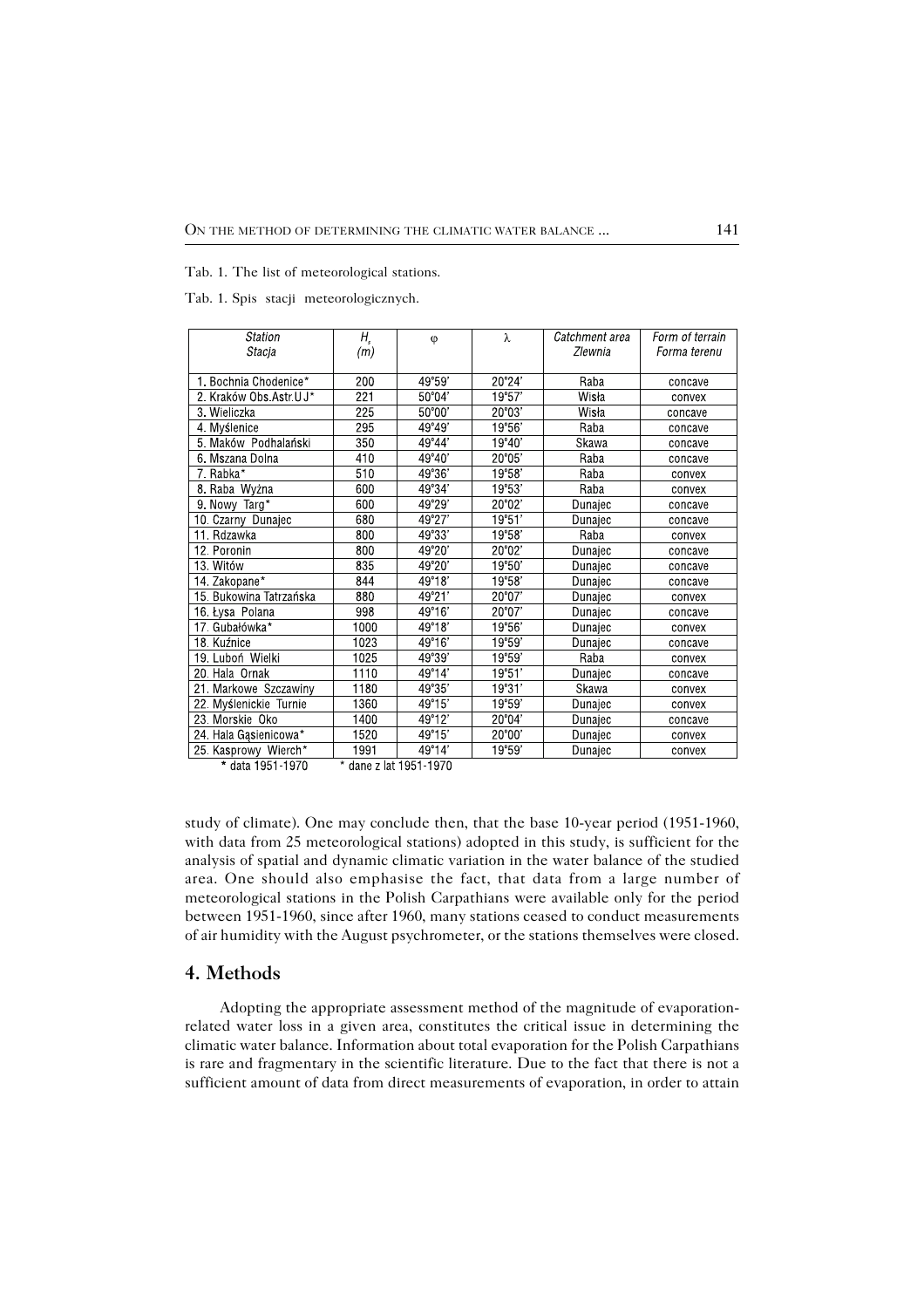the objective of this study one must resort to the use of the empirically derived formulae.

It is very difficult to determine the amount of total evaporation (actual evapotranspiration) only from meteorological data. During some phenological phases, the biological rhythm of the growth and development of vegetation exerts a greater influence on the amount of evapotranspiration than do the atmospheric conditions. The influence of non−meteorological factors may be expressed quantitatively, assuming that total evaporation (actual evapotranspiration) is affected by the same meteorological variables as are: physical evaporation, soil conditions and biological factors. Values of correction coefficients may be obtained through the use of one of the indicators of the evaporation process (potential evapotranspiration, indicatory evaporation) and then by conducting verification through comparisons with the data from the raw water balance – deficit of runoff.

The needs of research and engineering practice led to the development of a large number of formulae which have enabled indirect quantitative assessment of the evaporation. Such methods have primarily been developed for the lowland areas and have never been used in the areas of diversified terrain. In this study, the choice of the methods was influenced by the conformity of the evaporation distribution with the hypsometry of the terrain and the physiographic regions, by the availability and reliability of the basic data, and by the possibility of reconciling the theoretical assumptions of the evaporation process with the formulation of the equation. An attempt has been made at utilising the Penman empirical formula (French modification), the Turc formula for the potential evapotranspiration, and the Bac formula for the indicatory evaporation. In addition, the choice of the equation was influenced by the possibility of adapting it to various conditions through the application of the previously−developed correction coefficients or variable parameters dependent on the geographical location, by the FAO recommendations concerning the applicability of the formulae in planning and design work (the Penman method), and by their frequent use in practical applications (which implied that their absence in the study would be treated as an unexpected omission).

The equation for the potential evapotranspiration according to Penman (French modification) has the form (Sarnacka et al. 1983):

$$
E_{P} = N \left\{ \left[ G_{0} \left( 1 - \alpha \right) \left( 0,209 + 0,565 \frac{S}{S_{0}} \right) - \sigma T_{A}^{4} \left( 0,56 - 0,08 \sqrt{e} \right) \left( 0,10 + 0,90 \frac{S}{S_{0}} \right) \right] \cdot \left[ \frac{1}{59} \frac{\Delta}{\Delta + 0,65} + 0,26 \left( e_{w} - e \right) \left( 1 + 0,4 \sqrt{0.65} \right) \right] \right\}
$$

where:

 $E_{\rho}$  – the monthly sum of the potential evapotranspiration according to Penman [mm month−1],

*N* – number of days in a month,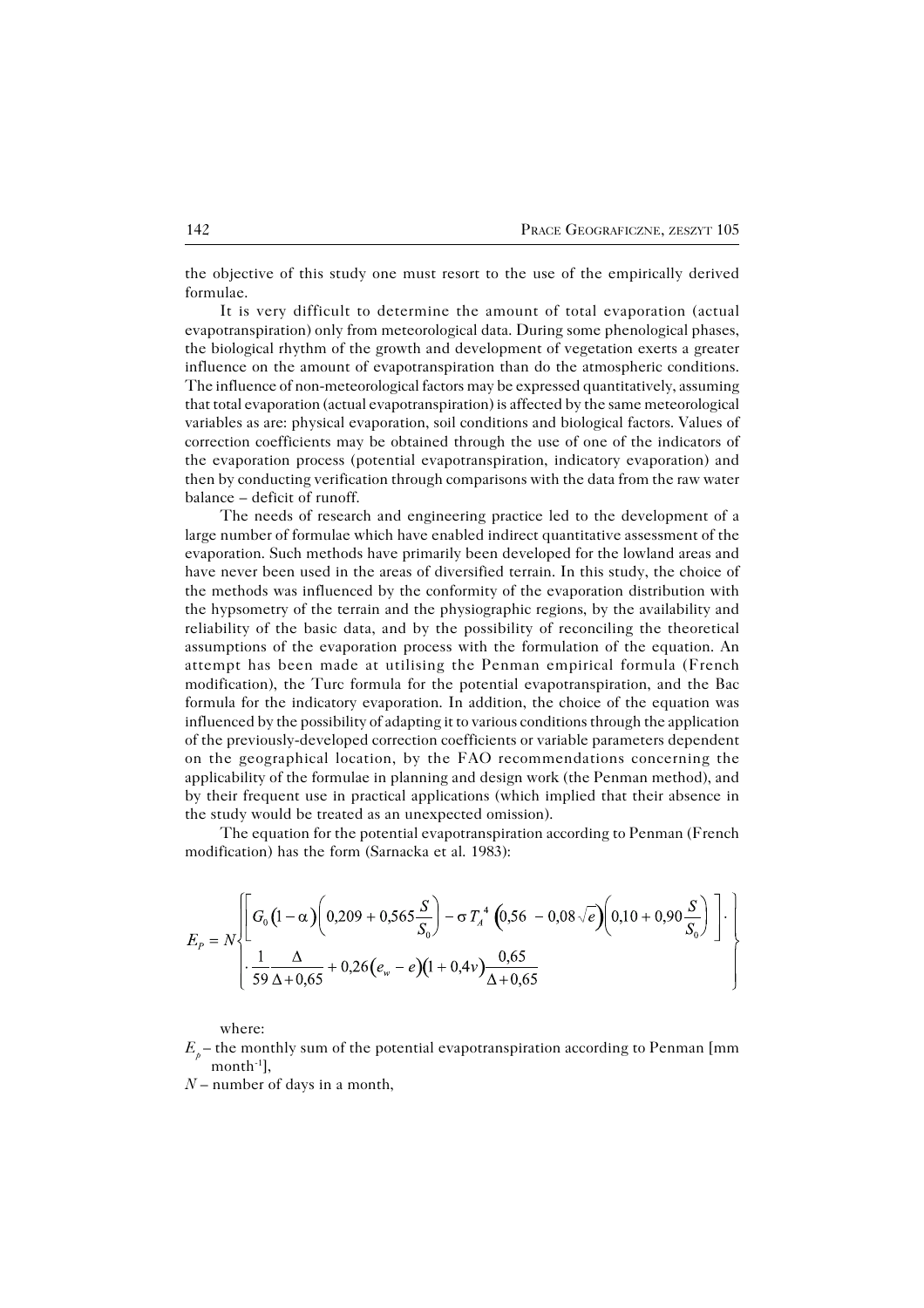- $G_{\rho}$  daily sum of solar radiation at the upper boundary of the atmosphere [cal cm<sup>-2</sup> day<sup>-1</sup>],
- $\alpha$  the albedo,  $\alpha$ =0.20,
- *S* average actual insolation in a month [hours],
- $S_{\rho}$  astronomically possible insolation [hours],
- $\sigma$  the Stefan-Boltzman constant [cal cm<sup>-2</sup> day<sup>-1</sup> K<sup>-1</sup>],
- *TA* – monthly average air temperature [K],
- *e* monthly average water−vapour pressure [hPa],
- *–* pressure gradient of the saturated water−vapour at average air temperature [hPa K−1],
- *e*<sub>w</sub> saturated water-vapour pressure at a given temperature [hPa],
- $v$  monthly average wind speed 10 m above ground [m s<sup>-1</sup>].

The equation for the potential evapotranspiration according to Turc (1964):

$$
E_T = 0.4 \frac{t}{t+15} \left[ G_0 \left( 0.209 + 0.565 \frac{S}{S_0} \right) + 50 \right]
$$

where:

- $E_T$  the monthly sum of the potential evapotranspiration according to Turc [mm month−1],
- $t$  monthly average air temperature  $[°C]$ ,

*G*<sub>*0*</sub> – daily sum of solar radiation at the upper boundary of the atmosphere [cal cm<sup>-2</sup> day<sup>-1</sup>],

- *S* average actual insolation in a month [hours],
- $S_{\rho}$  astronomically possible insolation [hours].

The presented equations according to Penman and Turc are empirical formulae in which the numerical coefficients are expressed in obsolete systems of units. Consequently, one cannot apply to them the solar radiation values expressed in the SI units.

The equation for the indicatory evaporation according to Bac (1970) is of the form:

$$
E_o = 3 \cdot d \sqrt{v} + 0,344 T
$$

where:

*E*<sub>*o*</sub> – the monthly sum of the indicatory evaporation according to Bac [mm month<sup>-1</sup>], *d* – monthly average water saturation deficit [hPa],

 *–* monthly average wind speed 10 m above ground [m s−1],

*T* – monthly sum of total radiation [kWh m<sup>-2</sup>].

The collected data were analysed with the Hess method (1965, 1966, 1968, 1969) of determining the relationships between altitude and the values of individual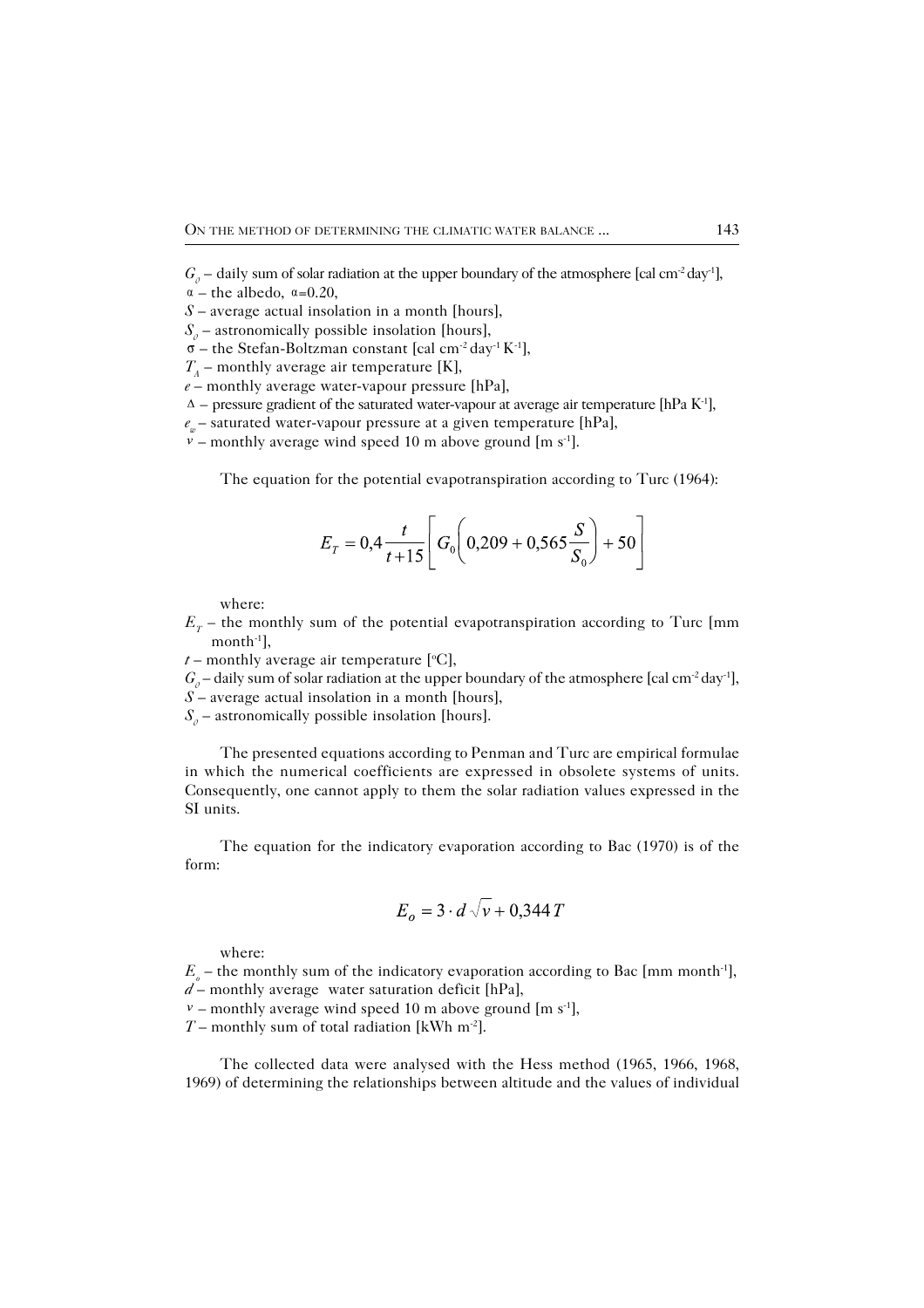elements and climatic indicators, with a simultaneous evaluation of the quantitative connections between them. In addition, local climatic peculiarities were taken into account, by separately considering the basic types of the terrain (convex and concave forms). This is especially important due to the fact that the spatial variability of precipitation is much greater than that of evaporation. It also allows for the obtaining of more realistic spatial and dynamic distributions of climatic water balances for the Polish Carpathians. It was not possible, however, to present the influence of slope aspect on climatic conditions in the researched hypsometric profile, due to a lack of suitably located stations. The fact that the stations were localised along the  $20^{\circ}E$ meridian rendered it impossible to evaluate the impact of the geographical longitude (horizontal gradients) on the researched climatic indicators. Basic statistical parameters and linear regression and correlation analysis were used in this study.

In order to develop a method for computing the total evaporation from the meteorological data for the Polish Carpathians, independent verification of semi− annual sums of the potential evapotranspiration (according to Penman and Turc) and the indicatory evaporation (according to Bac) has been carried out by conducting comparisons with hydrological data. In hydrological computations, one may assume that, for a sufficiently long period of time and for averaged values, the differences between influx of precipitation (P) and runoff (H) define either the deficit of runoff (D) or the losses identified with total evaporation (for a multi−annual period, and while the retention state change approaches zero). Total evaporation is described then as equal to the deficit of runoff. This relationship is valid for the case of a one− year period taken from a long−term period, with the assumption that the individual elements of the water balance were estimated without error. In this study, an attempt has been made at applying this relationship for the summer half−year (May−October), after taking into account the large inertia of the precipitation−runoff system, a phenomenon well known in hydrology.

The comparison of the results has been conducted using the examples of the catchment areas of the Skawa river (up to the Wadowice water−gauge), the Raba river (up to the Proszówki water−gauge) and the Dunajec (up to the Nowy Targ – Kowaniec water−gauge), with average values of the raw water balance for the summer half−year (May−October) from the 1951−1970 period (Tab. 2). Such comparison seems to be the most meaningful, since total evaporation is that element of the water balance whose equation is considered with respect to the catchment area, and not with respect to the individual points of the area. Influences of the local conditions on such points are highly variable.

Consequently, the lines of equal potential evapotranspiration (according to Penman and Turc) and the equal indicatory evaporation lines (according to Bac) were drawn on sketch maps (1:300 000 map scale) for the Skawa, Raba and Dunajec catchment areas. They were drawn for the summer half−year (May−October), and separately for the periods between 1951−1960, and 1951−1970, using linear regression equations computed from the data originating from 25 meteorological stations. The regression equations described the dependence of the evaporation indices on altitude, taking into account both the convex and concave forms of the terrain in the studied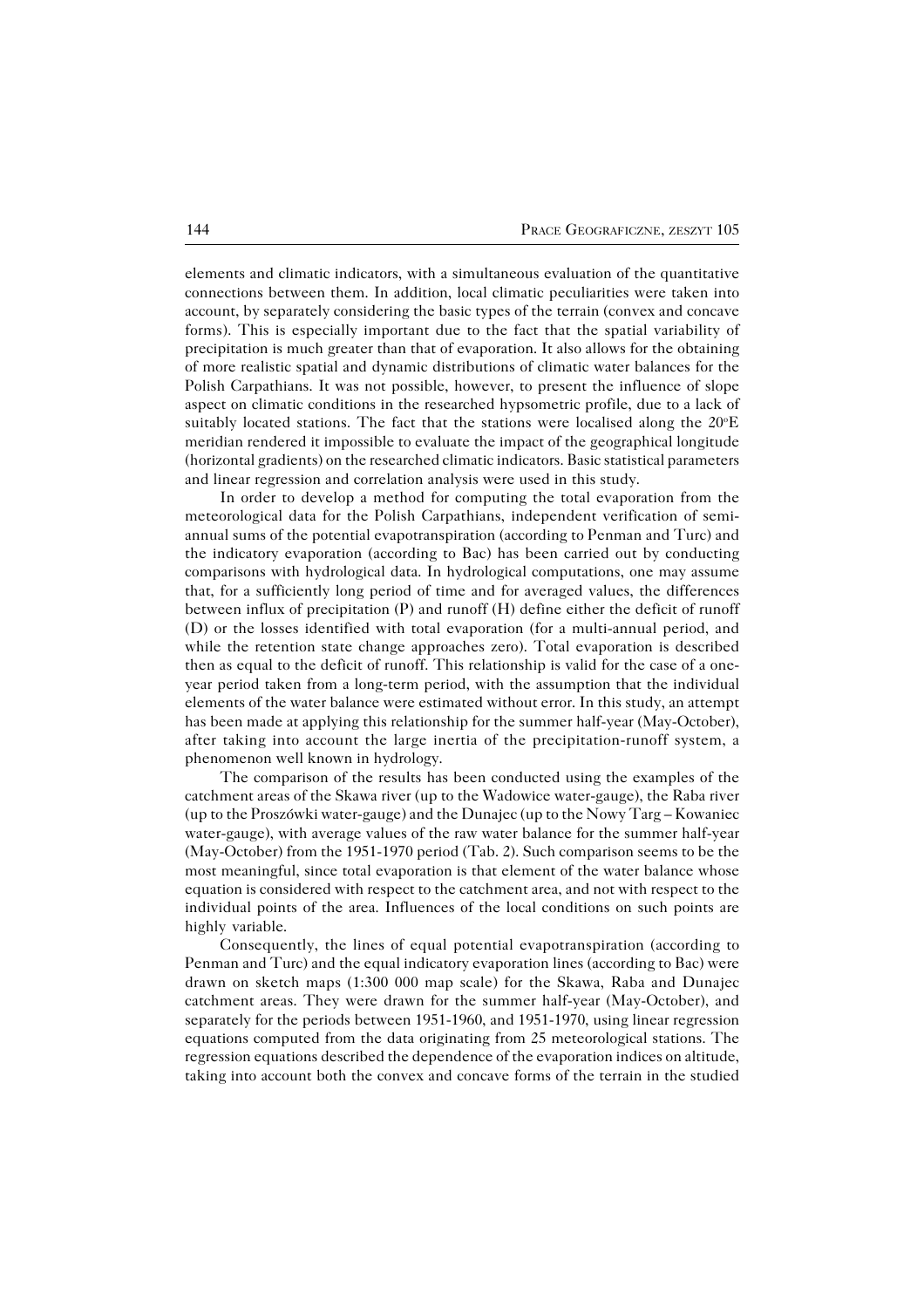Tab. 2. Averages from the years between 1951−1960 and (1951−1970) of the summer half− year (May−October) values, of the elements of the raw water balance (P− standard precipitation, P` – real precipitation, H− runoff, D` – corrected deficit of runoff), and potential evapotranspiration according to Penman (E<sub>p</sub>), Turc (E<sub>T</sub>), indicatory evaporation according to Bac (E<sub>0</sub>), index of total evaporation (E<sup>0</sup><sub>0</sub>), correction coefficient (K<sup>o</sup>), and climatic water balance (P−E` o ) in the catchment areas of the Raba, Skawa and Dunajec rivers.

Tab. 2. Zestawienie średnich z lat 1951−1960 i (1951−1970) półrocznych (V−X) wartości elementów surowego bilansu wodnego (P− opad standardowy, P` – opad rzeczywisty, H – odpływ, D` – poprawiony deficyt odpływu) oraz ewapotranspiracji potencjalnej wg Penmana (E<sub>p</sub>), Turca (E<sub>T</sub>), parowania wskaźnikowego wg Baca (E<sub>0</sub>), wskaźnika parowania terenowego (E` o ), współczynnika korekcyjnego (K`) i klimatycznego bilansu wodnego (P−E` o ) w zlewni Raby, Skawy i Dunajca.

| Catchment area                 |                    | Raba          | Skawa            | Dunajec            |
|--------------------------------|--------------------|---------------|------------------|--------------------|
| Zlewnia<br>water - gauge       |                    | Proszówki     | Wadowice         | Nowy Targ Kowaniec |
| wodowskaz                      |                    |               |                  |                    |
| $A_{c}$                        | (km <sup>2</sup> ) | 1470          | 836              | 681                |
| h <sub>mean średnia</sub>      | (m)                | 423           | 536              | 836                |
| wooded area - lesistość<br>(%) |                    | 35.1          | 45 1             | 380                |
| P                              | (mm)               | 551 2 (575.6) | 619.8 (645.6)    | 686.0 (704.1)      |
| b,                             | (mm)               | 632 8 (660 8) | 698.5<br>(727.6) | (793.5)<br>7731    |
| H                              | (mm)               | 165 0 (186 9) | 191.1<br>(217.8) | 3719 (4064)        |
| $P' - H = D'$                  | (mm)               | 467 8 (473 9) | 507 4 (509 8)    | 401 2 (387.1)      |
| $E_{\rm p}$                    | (mm)               | 496 5 (499.0) | 484 6 (487 0)    | 452 0 (454.3)      |
|                                | $E_P/D = K$        | 1.06(1.05)    | 0.96(0.96)       | 1.13(1.17)         |
| $E_T$                          | (mm)               | 496 6 (501 6) | 476 5 (481.3)    | 420 9 (425 1)      |
|                                | $E_T/D = K$        | 1.06(1.06)    | 0.94(0.94)       | 1.05(1.1)          |
| $E_0$                          | (mm)               | 376 5 (378 4) | 370.2 (372.0)    | 352 5 (354 3)      |
|                                | $E_0/D = K$        | 0.80(0.80)    | 0 73 (0 73)      | 0.88(0.92)         |
| $E_0$                          | (mm)               | 436 6 (440 0) | 423 4 (426.6)    | 386 7 (389 7)      |
|                                | $E_0/D = K$        | 0.93(0.93)    | 0.83(0.84)       | 0.96(1.01)         |
| $P-E0$                         | (mm)               | 114.6 (135.6) | 196.4 (219.0)    | 299 7 (314.4)      |
| $(P-E0)/H$                     | (mm)               | 0 694 (0 726) | 1 028 (1 006)    | 0.806 (0.774)      |
| precipitation deficit<br>(mm)  |                    | $-50.4(51.3)$ | 53(12)           | 722(920)           |
| niedomiar opadów               | $\frac{0}{0}$      | 91(8.9)       | 0.8(0.2)         | 10.5(13.1)         |

(...) - data 1951-1970 (...) - dane z lat 1951-1970

hypsometric profile. Next, weighted averages of the potential evapotranspiration (according to Penman and Turc) and the indicatory evaporation (according to Bac) were determined for these catchment areas, using area planimetry (Tab. 2).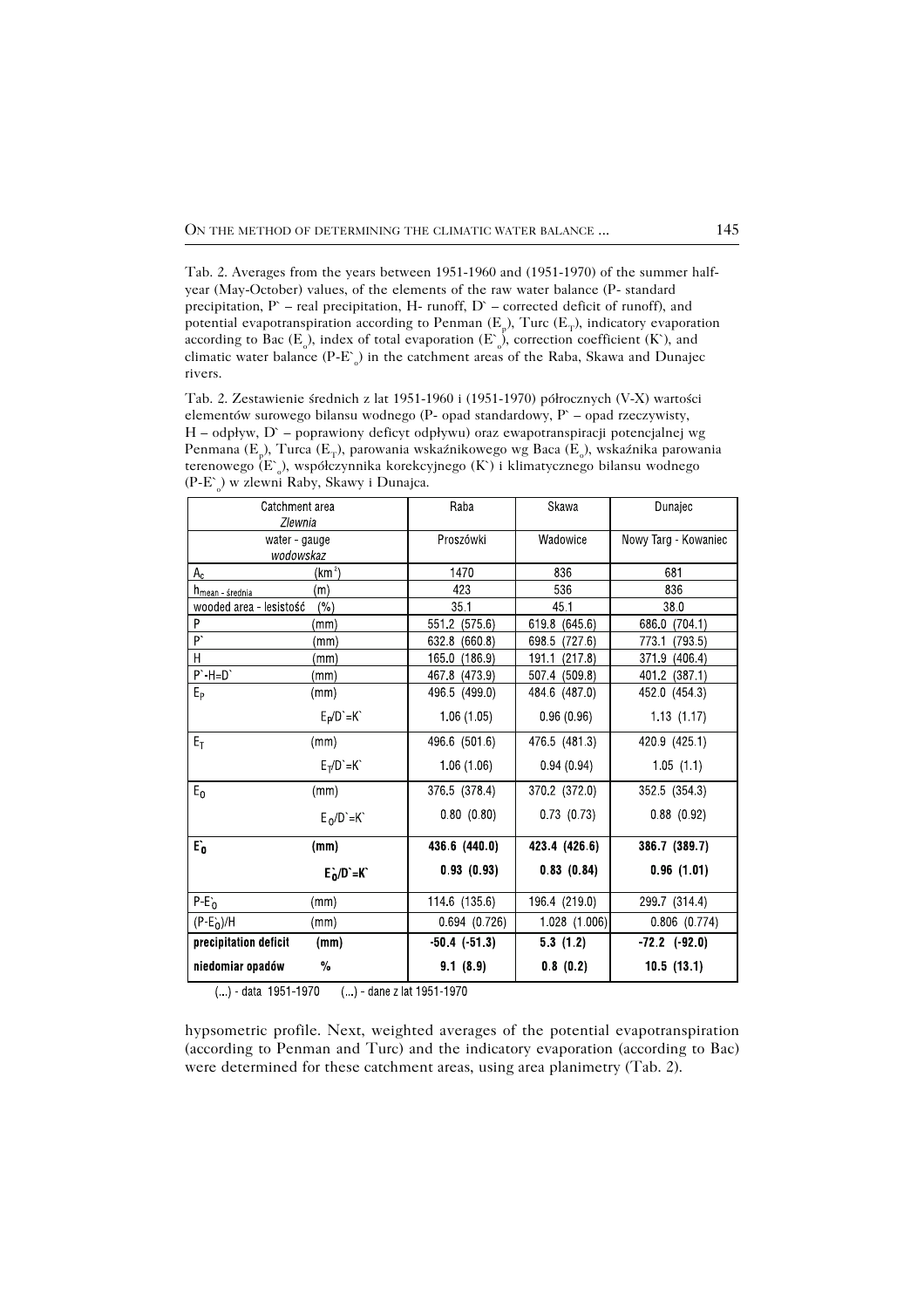Significant differences have been detected in comparisons of runoff deficits, which is the function of precipitation and runoff, with the analysed indices of evaporation. The obtained values of the correction coefficients (K), which are the ratio E/D, range from 1.13 to 1.44 for the potential evapotranspiration according to Penman (E<sub>p</sub>), from 1.11 to 1.34 for the potential evapotranspiration according to Turc  $(E_T)$ , and from 0.86 to 1.12 for the indicatory evaporation  $(E_{\circ})$  according to Bac (data from 1951−1960). One should consider whether the values of the evaporation indices are too high relative to the real evaporation, and whether water influx due to precipitation (as shown in Table 2) is real.

Numerous authors have pointed out that there exist differences between precipitation sums measured with a standard rain gauge and the real influx per unit area. Analyses of the type of the observed deviations suggests that their cause should be sought mainly in the methods with which precipitation is measured. In the case of modelling a given object (observation point, catchment area), the influx input values are much greater than those used before. Currently, the most useful in hydrological practice in mountainous areas are corrections of 13−15% for the summer half−year (May−October), as developed by Chomicz (1976).

The magnitude of precipitation in individual catchment areas  $(P)$  was corrected using Chomicz's correction factors, taking into account the average altitude of those areas. Next, corrected deficits of runoff  $(D)$  were computed. The values of the correction coefficients  $(K=E/D)$  obtained as a result of using the corrected values for precipitation, are in six cases out of nine (i.e. 67%) closer to unity than the corresponding values of the K coefficients (Tab. 2). As the computations showed, the values of the correction coefficients  $(K = E/D)$  obtained when using the real precipitation estimates are uni−directional. They most closely approach unity in the cases of the arithmetic average of the potential evapotranspiration  $(E_T)$  and the indicatory evaporation (E<sub>0</sub>), and range from 0.83 to 0.96 (data from 1951-1960). The values of the correction coefficients  $(K)$ , shown in Table 2, developed from the data from the period between 1951−1970, do not differ much from the 1951−1960 averages and range from 0.84 to 1.01. Consequently, the value of evaporation adopted as the closest to the real one, was equal to the arithmetic average of the potential evapotranspiration according to Turc (E<sub>T</sub>) and the indicatory evaporation according to Bac  $(E_{\circ})$ , i.e.:

$$
\frac{E_T + E_o}{2} = E_o' \quad \text{or} \ \ E_o' = k \cdot E_o
$$

where:

 $k -$  the proportionality coefficient =  $E^{\circ}/E_{\rho}$ .

The values of the total evaporation index  $(E_{o}^{s})$  obtained in this manner were taken as the basic reference values in further studies of the climatic water balance for the Polish Carpathians. The computation of the climatic water balances utilised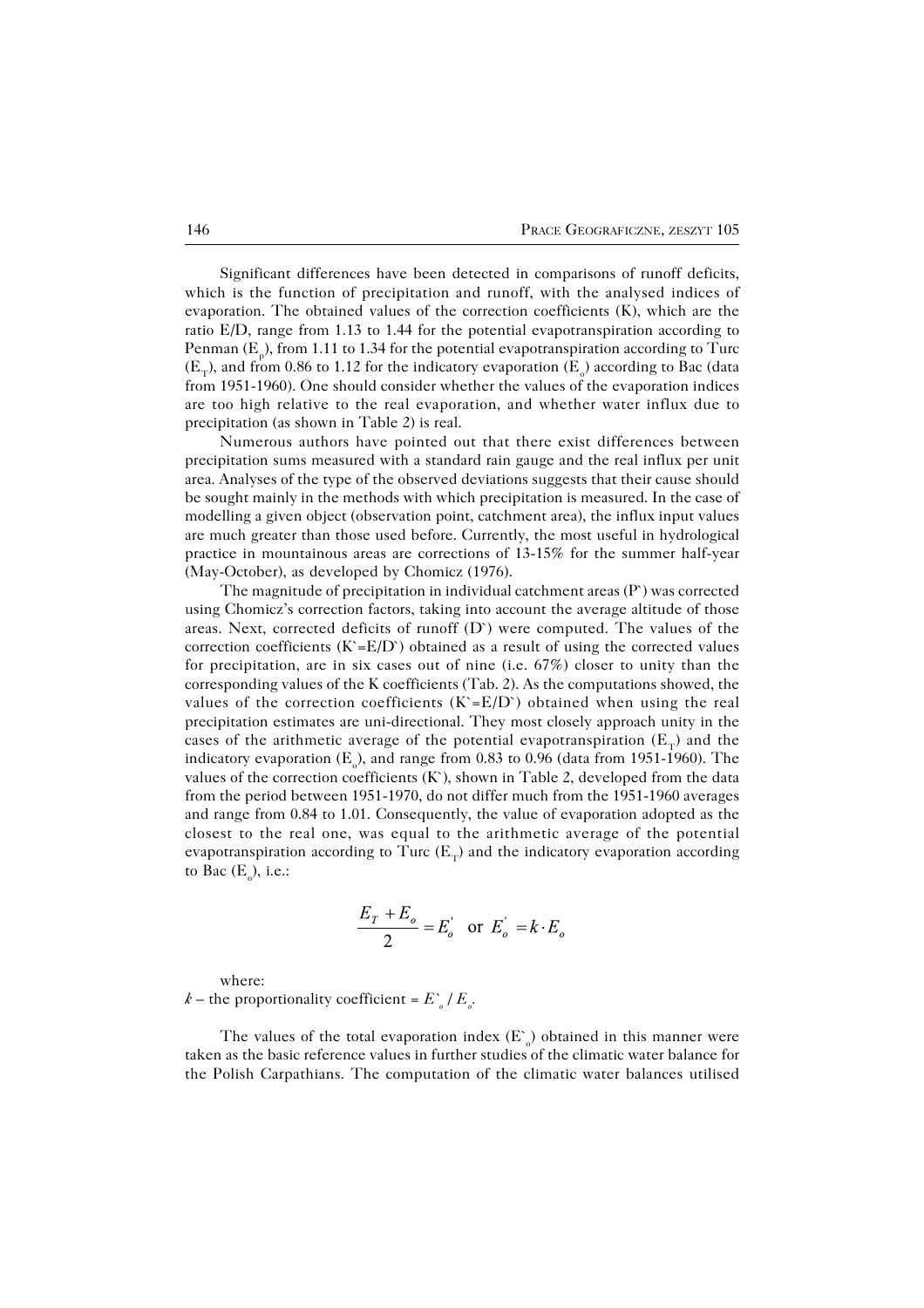standard precipitation values. This decision reflects a necessity until real precipitation measurements are collected at meteorological stations.

Verification of the summer half−yearly (May−October) sums of the climatic water balance (P-E`<sub>o</sub>) using runoff indicators (H) demonstrated a slight "deficit" of precipitation in the balance (6.3−7.3%, on average), under the assumption, that the index of total evaporation reflects the actual deficits of runoff (Tab. 2). The observed "deficits" of precipitation may confirm the phenomenon of a substantial inertia in the precipitation−runoff system during the summer half−year, a well−known fact in hydrology. Moreover, the magnitudes of the precipitation "deficits" are in agreement with the results obtained by Rojek for the area of southern Poland (Rojek 1984) and by Pasela and Zawora (1984) obtained in the vicinity of Kraków. A lack of precipitation "deficit" in the Skawa catchment area (characterised by the highest percentage of the forested area,  $45.1\%$ ), and the most pronounced "deficit" in the catchment areas of the Dunajec and Raba rivers (characterised by the lowest percentage of the forested area, 38.0% and 35.1%, respectively), may probably be explained by the phenomenon of interception, which leads to a reduced amount of water from precipitation wetting the surface of the soil.

It is also worth noting, that in the Carpathian catchment areas one may expect not only errors in the precipitation measurements, but also in the measurements of runoff (Dynowska 1991). Given the current state of knowledge about the conditions affecting river runoff and about the accuracy of the measurements, it is impossible to formulate final conclusions about the magnitude of the errors. Therefore, the index of total evaporation (E  $_{\circ}$ ) may be taken as being close to the magnitude of the actual loss of water from the unit area during the summer half−year (May−October) in the Polish Carpathians. Consequently, comparisons of the climatic water balance (P-E`<sub>o</sub>) with the runoff during the summer half−year are justified.

# **5. Spatial and dynamic distribution of the index of total evaporation** (E`<sub>o</sub>) and the climatic water balance (P−E`<sub>o</sub>)

From the linear regression equations, developed separately for both convex and concave land−forms, which describe the dependence of the analysed climatic indicators on altitude, it became possible to present the spatial distribution of the obtained results (Kowanetz 1998). The maps of the index of total evaporation and of the climatic water balance were drawn to the 1:300 000 scale for the summer half−year (May− October) and the consecutive months. The area covered three catchment areas: Skawa (up to the Wadowice water−gauge), Raba (up to the Proszówki water−gauge) and Dunajec (up to the Nowy Targ – Kowaniec water−gauge). The selected maps included with this study were reduced in size for technical reasons (Fig. 2−8).

The distribution of total evaporation in the studied area is determined by the parallel arrangement of the basic physico−geographical units. The values of the equal evaporation lines vary depending on the values of the factors influencing evaporation, i.e. total radiation, water−vapour capacity of the atmosphere, and air movement. The highest values of total evaporation during the entire summer half−year (May−October)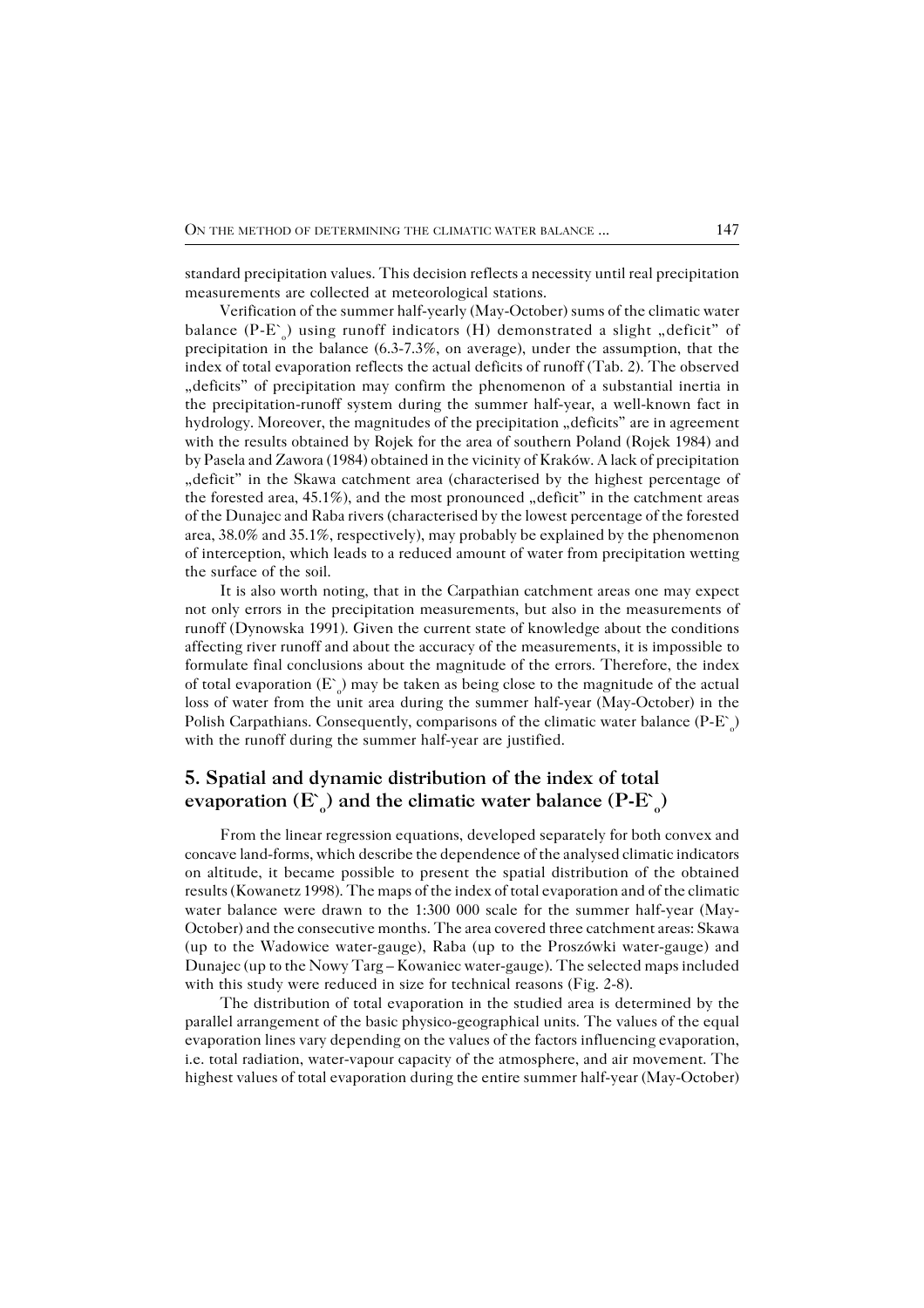

Fig. 2. Average sums of the index of total evaporation ( $E^{\sim}_{o}$ , mm) during the summer halfyear (May−October) in the Polish Carpathians.

Ryc. 2. Średnie sumy wskaźnika parowania terenowego ( $E^{\sim}_{o}$ , mm) w półroczu letnim (V-X) w Karpatach Polskich.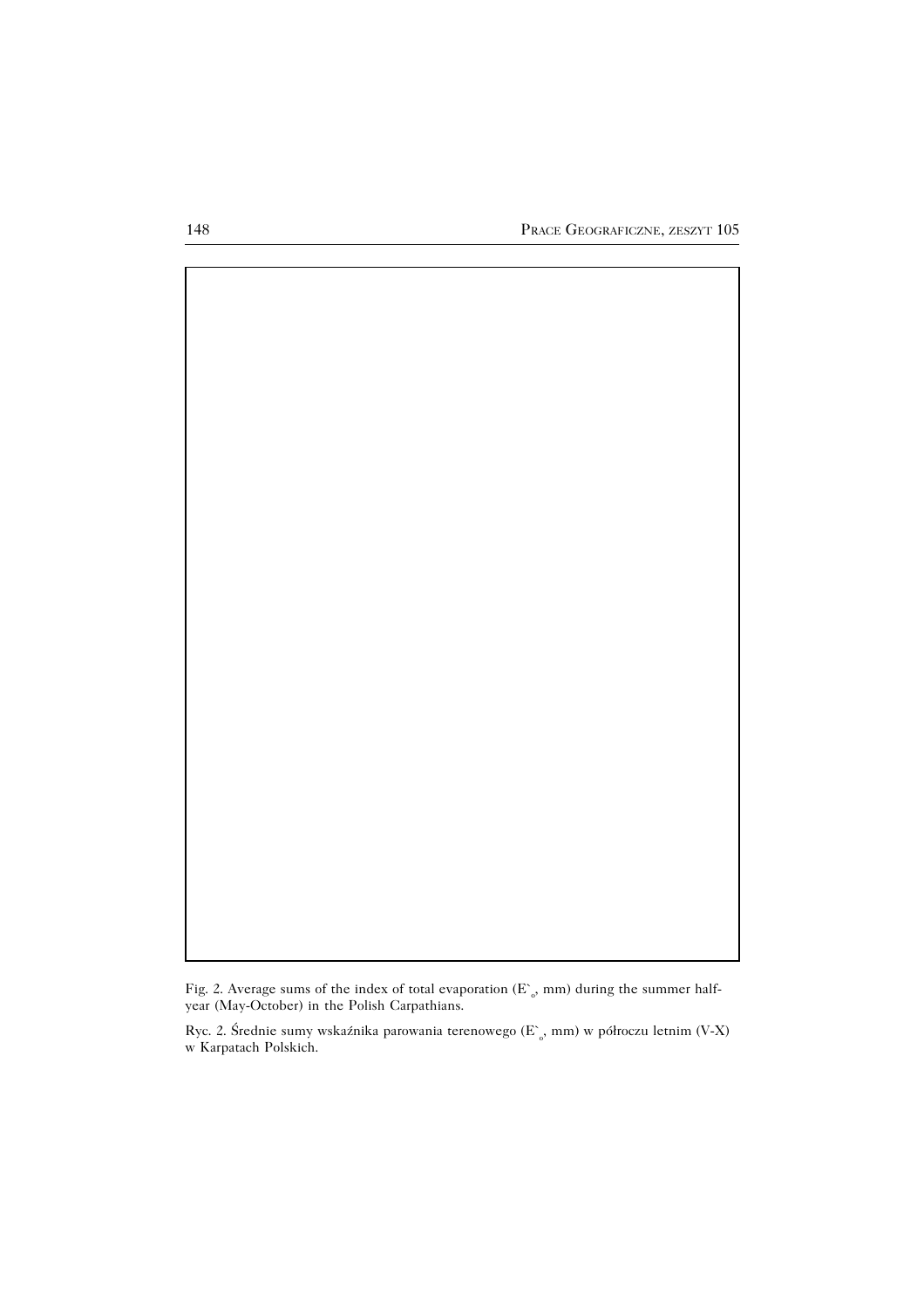Fig. 3. Average sums of the index of total evaporation ( $E_o$ , mm) in July in the Polish Carpathians.

Ryc. 3. Średnie sumy wskaźnika parowania terenowego (E`<sub>o</sub>, mm) w lipcu w Karpatach Polskich.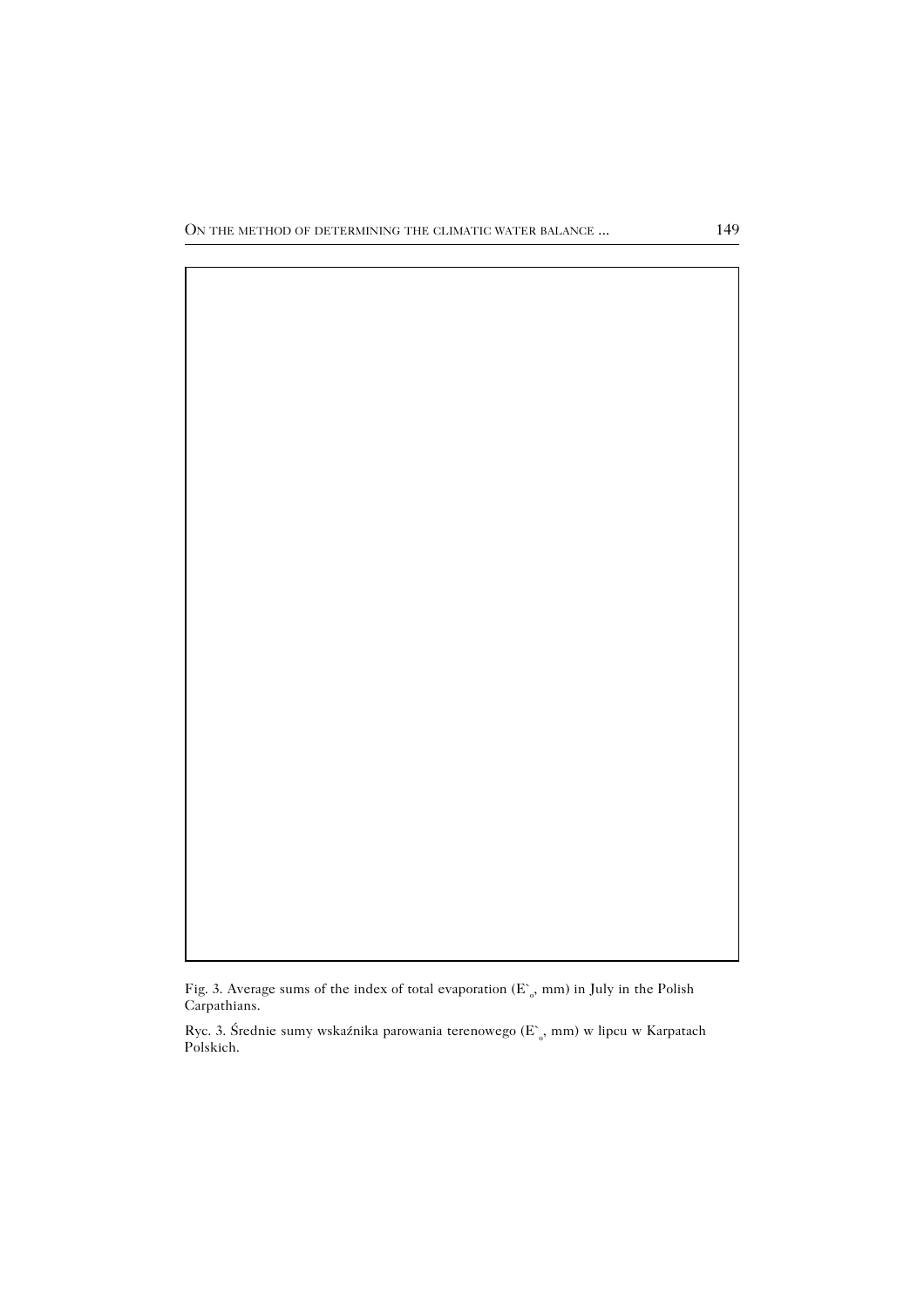are concentrated in the regions of the lowest altitude, while the lowest values occur on the Tatra mountain summits. During the autumn, and especially in October, there is a weak decline in the values of the total evaporation index  $(E_{o})$  with increasing altitude (Fig. 2−4). Warming of the air in the valleys and basins especially in the spring and summer, and (associated with this phenomenon) convection and condensation of water vapour on hillsides, causes an increase in total evaporation (E` o ) in the concave forms of terrain during the months of the summer half−year. In October, there are relatively high sums of total evaporation ( $E^{\sim}_{o}$ ) in the high-mountain zone of the Carpathians, due to a higher frequency of anticyclonal situations. Such situations are characterised by a lesser cloud cover and greater influx of solar radiation. In the case of advection−free anticyclonal situations, they are also characterised by high deficits of air humidity during "sinking" and warming of the air (the, so-called, "sinking or free-foehns", Niedźwiedź 1981). Moreover, a slight decline in the sums of the total evaporation index in October on the Beskids and Tatra summits is presumably associated with the predominant air advection from the southern sector and with the impact of the classic foehn winds (Ustrnul 1991).

The spatial distribution of the average sums of the climatic water balance (P-E`<sub>o</sub>) during the summer half-year (May-October) and its selected months is presented in the enclosed maps (Fig. 5−8). The difference between the maximum and minimum values of the index (P-  $E^{\sim}_{o}$ ) is over 700 mm during the summer halfyear (May-October), and small precipitation deficits (P-E`<sub>o</sub><0) occur only in some sub−Carpathian basins (the Northern Podkarpacie). The equilibrium line for precipitation and total evaporation (P=E`  $_{\circ}$ ) already runs in concave forms at an elevation of 210 m above sea level, and in convex forms of the terrain – at 250 m (Fig. 5). The highest precipitation excesses (over 700 mm) occur on the summits in the Beskid Żywiecki and the Tatra mountains. Larger parts of the Orawsko−Nowotarski Basin, the Orawsko−Jordanowski Foothills, and the Średni and Wyspowy Beskid constitute areas with precipitation excesses from 100 to 200 mm. In the vicinity of the Brama Sieniawska (the Orawsko−Jordanowski Foothills) there is precipitation surplus exceeding 200 mm, and on the summits of the Beskid Wyspowy – of 200 mm, the Beskid Mały 300 mm, and on the summits of the Gorce they equal 500 mm.

The equations of the climatic water balances for the summer half−year (May− October) reveal their uneven distribution among the individual months (Fig. 6−8). In the lower−elevation section of the altitude profile researched (up to an elevation of 800 m above sea level), the largest sums of the climatic water balance are mostly observed in July, due to maximum precipitation occurring during that month. At elevations above 800 m, the maximum climatic water balances occur in June, and coincide with the maximum precipitation at those elevations.

For May, the equilibrium line of precipitation and total evaporation  $(P=E_{o}^{s})$ runs in concave forms of the terrain at an elevation as high as 410 m above sea level, and in convex forms even higher, at 520 m (Fig. 6). The largest precipitation deficits in May (below –20 mm) occur over the whole area of the Northern Podkarpacie, since the "–20" isoline of the P-  $E^{\sim}$  index runs in concave forms of the terrain at the elevation of 220 m above sea level, and in convex forms at 330 m above sea level.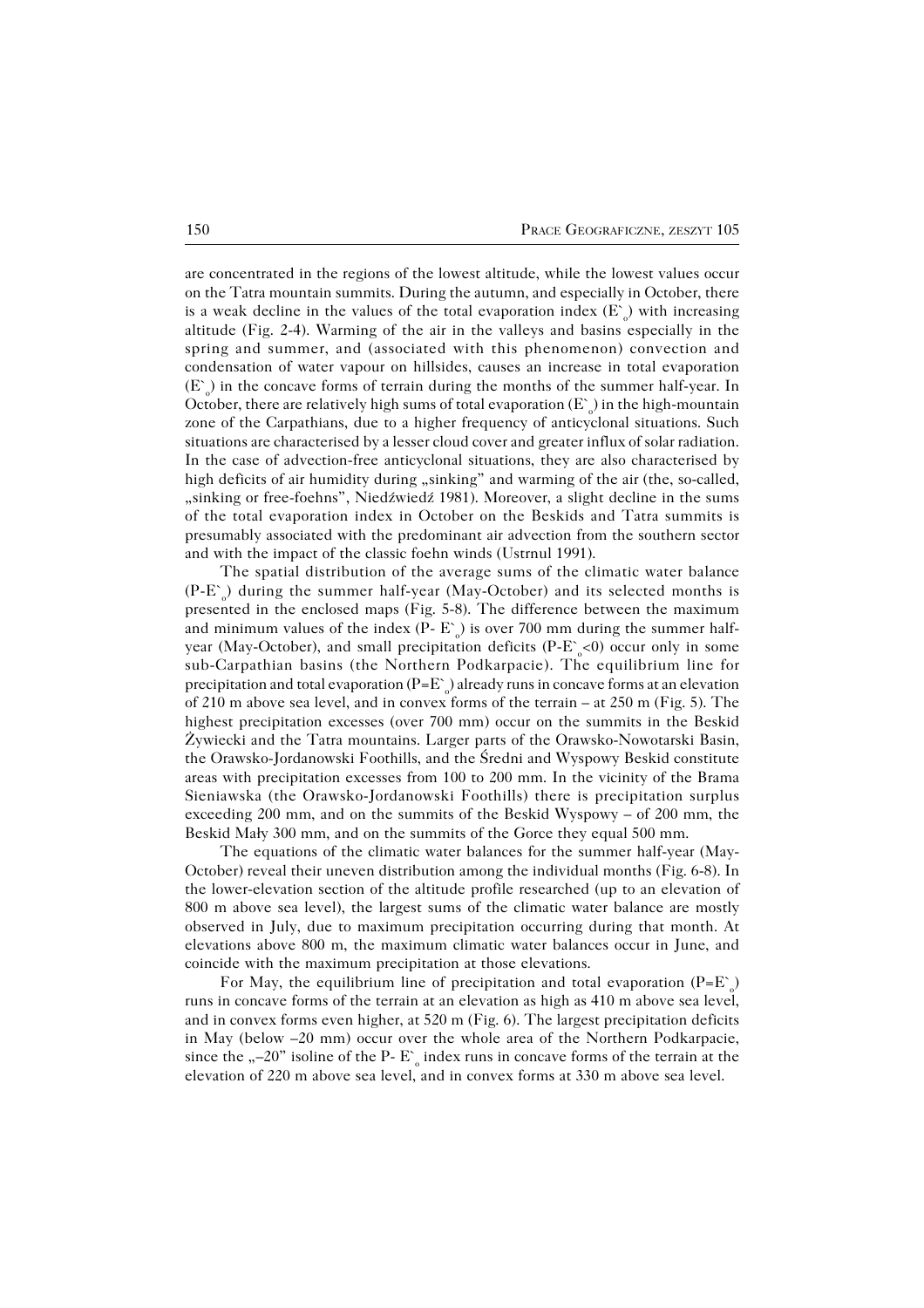Fig. 4. Average sums of the index of total evaporation  $(E_{o}^{*}, mm)$  in October in the Polish Carpathians.

Ryc. 4. Średnie sumy wskaźnika parowania terenowego ( $\text{E}^{\scriptscriptstyle{\sim}}_{\,\mathrm{o}},$  mm) w październiku w Karpatach Polskich.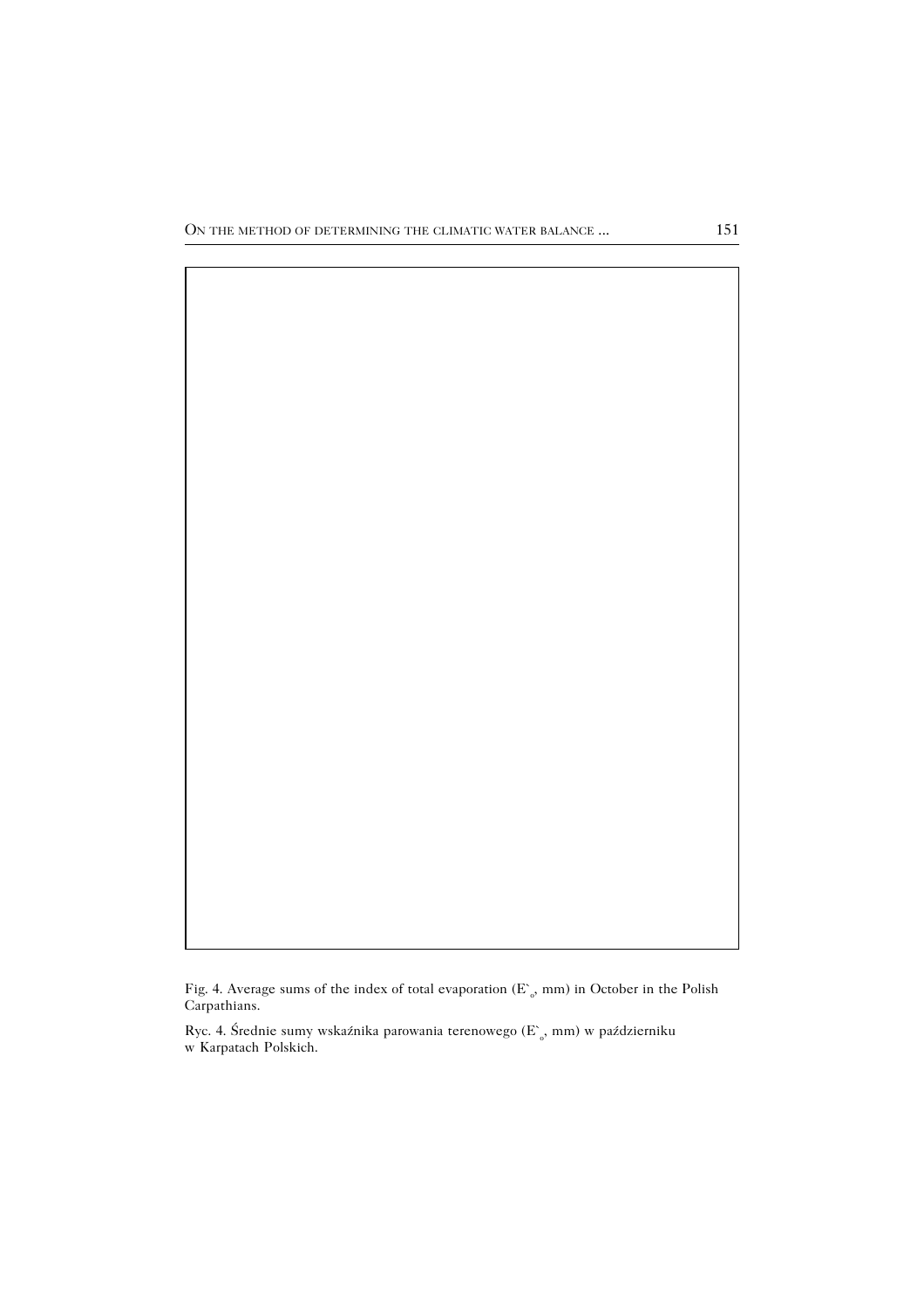

Fig. 5. Average sums of the climatic water balance (P-E`<sub>o</sub>, mm) during the summer halfyear (May−October) in the Polish Carpathians.

Ryc. 5. Średnie sumy klimatycznego bilansu wodnego (P−E` o , mm) w półroczu letnim (V−X) w Karpatach Polskich.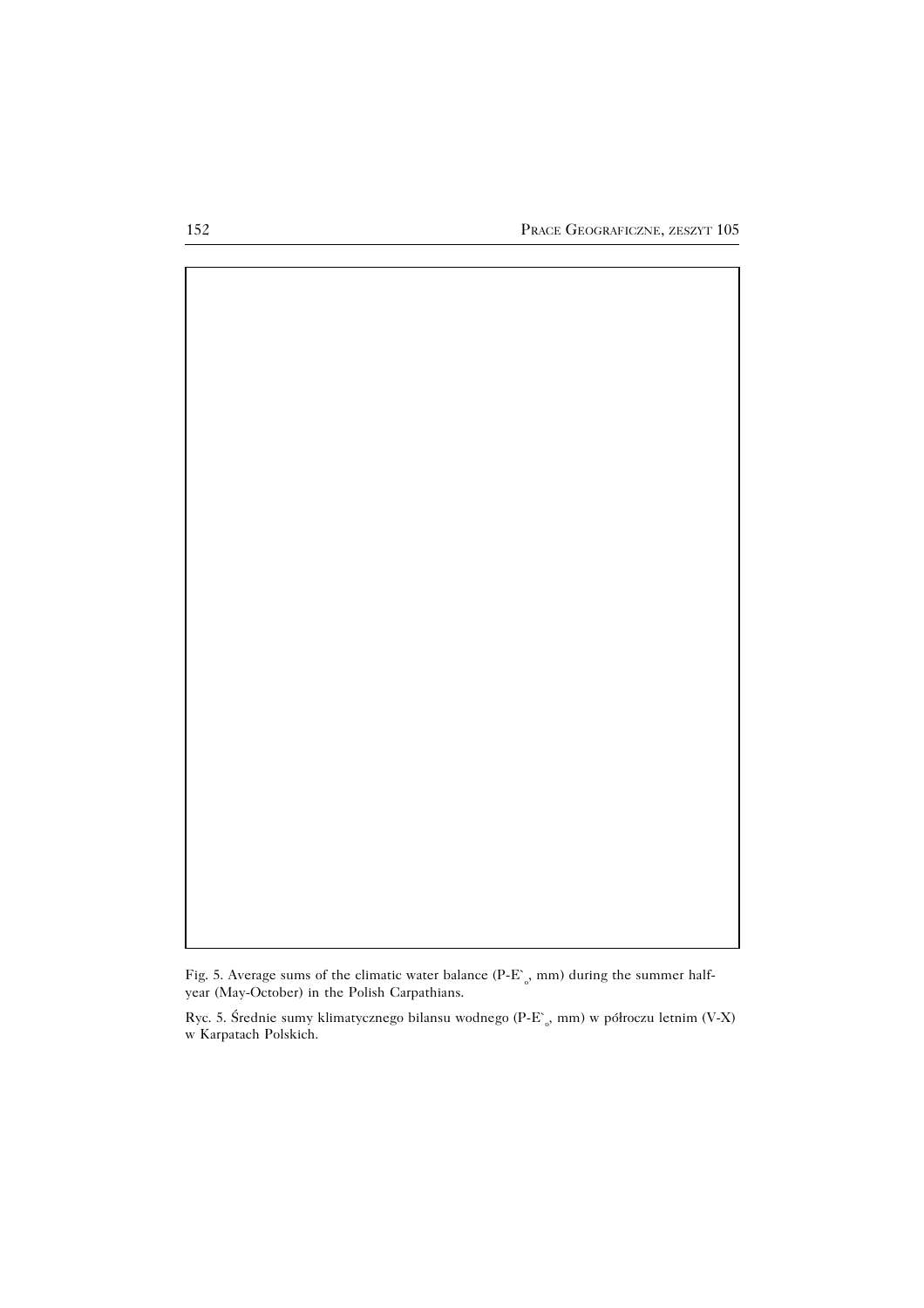Fig. 6. Average sums of the climatic water balance (P-E`<sub>o</sub>, mm) in May in the Polish Carpathians.

Ryc. 6. Średnie sumy klimatycznego bilansu wodnego (P−E` o , mm) w maju w Karpatach Polskich.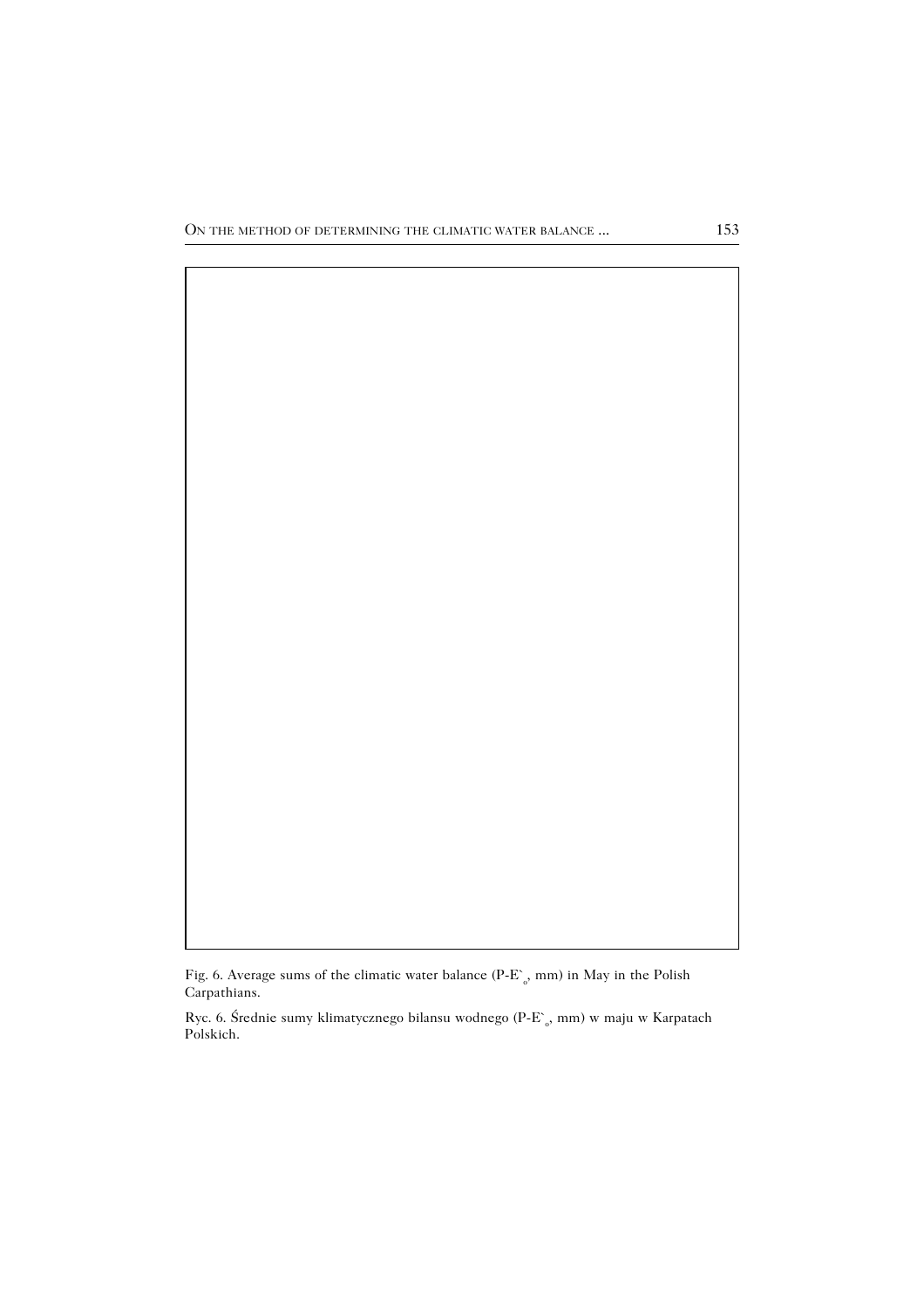

Fig. 7. Average sums of the climatic water balance (P-E`<sub>o</sub>, mm) in June in the Polish Carpathians.

Ryc. 7. Średnie sumy klimatycznego bilansu wodnego (P−E` o , mm) w czerwcu w Karpatach Polskich.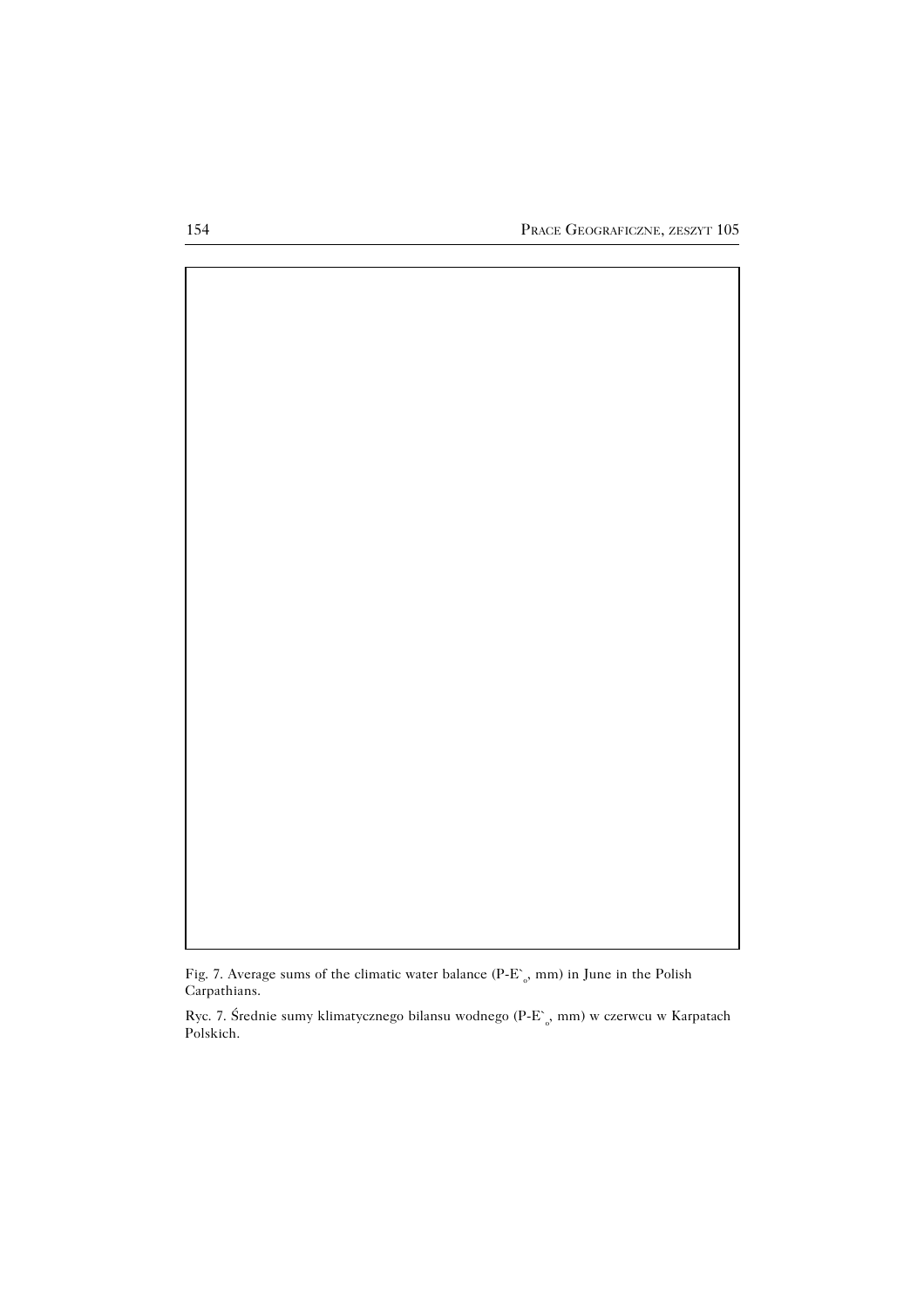

Fig. 8. Average sums of the climatic water balance (P-E`<sub>o</sub>, mm) in September in the Polish Carpathians.

Ryc. 8. Średnie sumy klimatycznego bilansu wodnego (P−E` o , mm) we wrześniu w Karpatach Polskich.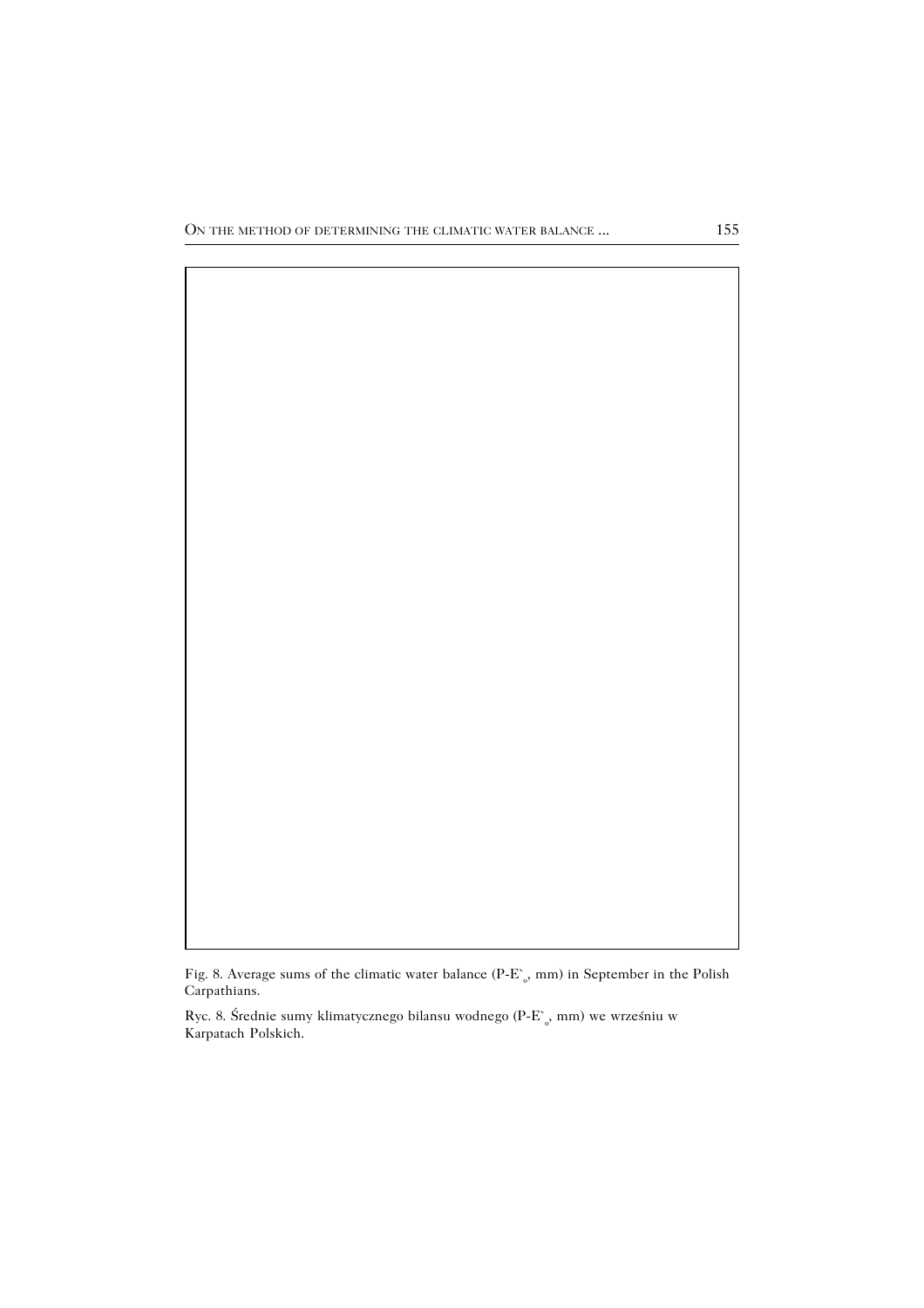In the climatic conditions of the Polish Carpathians, June is the month of the highest precipitation excess in the high−mountain zone (Fig. 7). The values of the P− E` o index in June are 50−75 mm higher than in May, and range from below 25 mm in the Northern Podkarpacie up to over 200 mm on the Tatra summits, indicating precipitation excesses in the entire studied area.

In September, precipitation deficits are lower than in May. The line of equilibrium between precipitation and total evaporation (P=E $^{\circ}$ <sub>o</sub>) runs in the concave forms of the terrain at an elevation of 395 m above sea level, and in convex forms at 410 m (Fig. 8). The largest precipitation deficits (below –10 mm) occur in the areas of the lowest elevation in the sub−Carpathian basins and in the Carpathian Foothills. In September, there are also small precipitation deficits (down to –5 mm) in the Orawsko− Nowotarski Basin and the Orawsko−Jordanowski Foothills. Small precipitation excesses (P-E`<sub>o</sub>>0) are observed in the area of Brama Sieniawska.

### **6. Discussion of the results**

The presented results of the study point to a significant regional differentiation and, therefore, to the need for characterising the moisture degree of the Polish Carpathians on the basis of the climatic water balances. It is difficult to compare the values of the total evaporation index and of the climatic water balances presented in this study with the results of other authors, since different methods and various indices of evaporation were used.

The method used in this study for determining the total evaporation, is based on independent verification of the value of evaporation computed from meteorological data (the indirect method), by comparing it with the hydrological data (deficit of runoff). Moreover, the application of linear regression and correlation methods enabled the development of maps (with map scale of 1:300 000) presenting spatial distribution of the total evaporation index (E`  $_{\rm o}$ ) and the climatic water balance (P-E`  $_{\rm o}$ ). It is therefore appropriate and sensible to discuss the obtained results in the light of the earlier studies.

There are very few publications in the Polish scientific literature concerning total evaporation and climatic water balance, in areas with a great diversity of terrain formations and with a large range of altitudes (both relative and absolute). Even those studies, however, are difficult to evaluate from a comparative perspective since they were based on different measurement periods. Although the research of Jaworski (1968) deals with the period between 1951−1960 and contains a map of the total evaporation computed with the water balance of catchment areas and standard precipitation method, it is based on a full−year period and covers the whole territory of Poland, however. The map drawn by Jaworski was included in the *Klimatyczny Atlas Polski* (Climatic Atlas of Poland, 1973). According to this map, the greatest differentiation of total evaporation occurs in the mountainous regions of southern Poland, where evaporation values range from 350 mm to 600 mm. The total evaporation value is given in the work by Gutry−Korycka (1978) and it is based on the maps of real precipitation and average runoffs within the catchment area, for the period between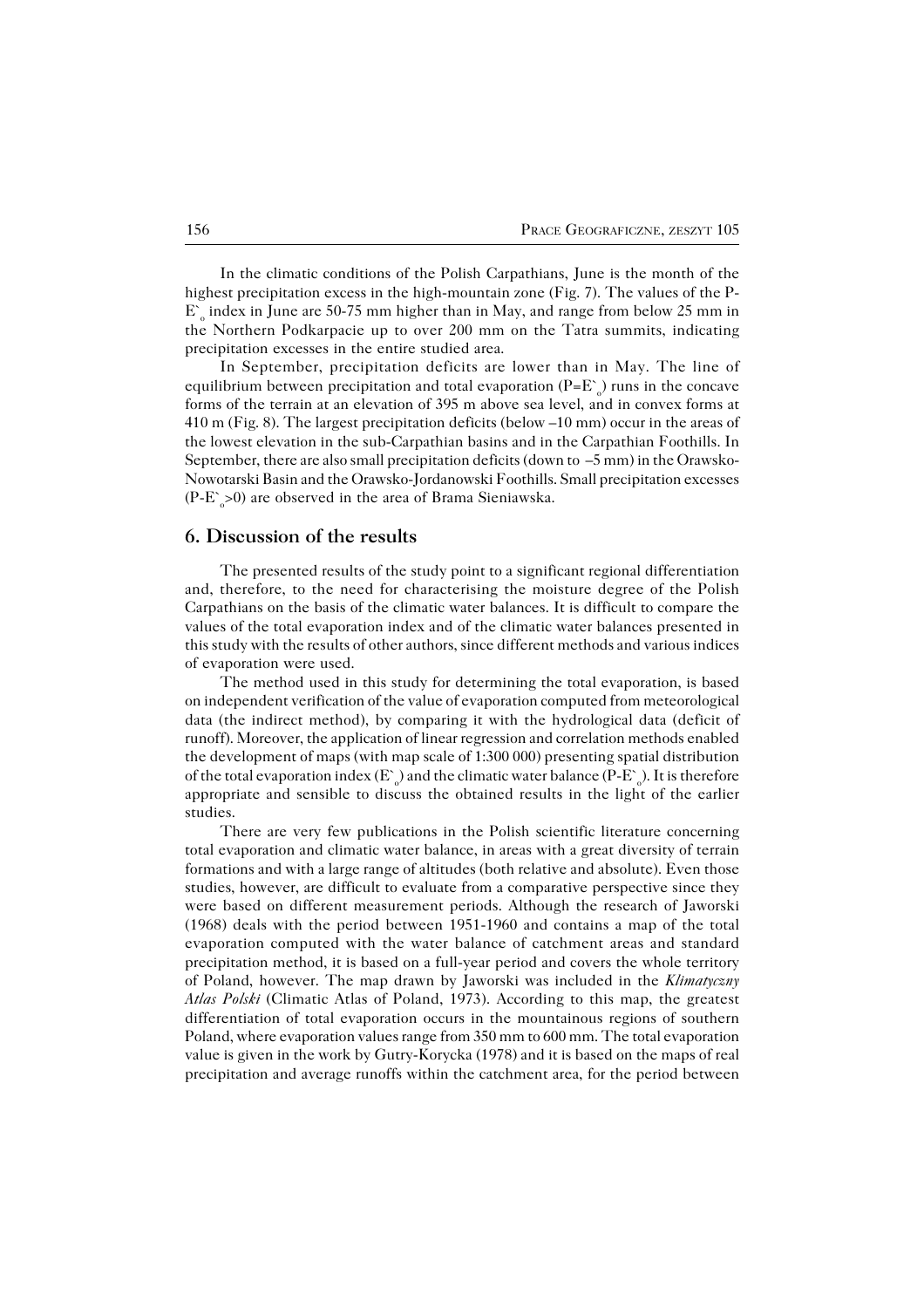1931−1960. The spatial distribution of total evaporation obtained by Gutry−Korycka for the full−year period is similar in its general characteristics to that presented by Jaworski. The mountainous zone is characterised by the greatest differentiation between the maximum and minimum values of evaporation (from 300 to 800 mm). It would, however, be inappropriate to compare those maps with the distribution of the total evaporation index  $(E_{o}^{s})$  obtained in this study, because different time periods were used.

According to Cetnarowicz (1971), total evaporation during the summer half− year (May−October) computed with the Konstantinow method ranges from 325 mm in the high−mountain zone of the Tatras to over 400 mm in the area of the Sandomierska Basin (data from 1951−1960). The values of total evaporation presented there are approximately 20% lower in the case of the Carpathian Foothills, and higher in the high−mountain zone, compared to the values obtained in this study. The maps of total evaporation contained in the *Hydrologiczny Atlas Polski* (Hydrological Atlas of Poland, Szkutnicka 1986) are also based on the evaporation values computed with the Konstantinow method (data from the period between 1951−1970). According to Szkutnicka, the sums of total evaporation for the summer half−year (May−October) in the studied area ranged from less than 360 mm (at higher elevations in the Carpathians) to more than 420 mm in the foothills. However, compared to the values of the total evaporation index computed in the current study, the quoted sums of total evaporation during the summer half−year are approximately 20% lower at the lower elevations of the researched profile, and approximately 30% higher in the high−mountain section. The latest work on this topic (Danielak and Lenart 1989) contains maps of the potential evaporation and total evaporation (Budyko's complex method), for quarterly periods (seasons) and the entire year (averages from the period between 1951−1970), but it does not cover mountainous regions. Similarly, Rojek and Wiercioch, in one of the latest studies (1995), developed a spatial distribution of total evaporation of the soil without vegetation, for lowland Poland. These authors obtained values of total evaporation during the summer half−year (April−September) in the Carpathian Foothills, that were much lower (about 330 mm).

The results of research to date indicate that there is substantial variation in the values of the potential evaporation in the area of the Polish Carpathians. It is worth stressing that the studied area has also been neglected or treated only cursorily in studies of the spatial distribution of potential evaporation. When comparing the results of Schmuck (1953) with the results obtained in this study, one may notice that the value of evaporation from the open water surface ( $E_w$ ) is slightly higher in the highmountain zone of the Carpathians during the summer half−year (May−October) than the value of total evaporation. It ranges from 300 mm to the much higher value of 600mm in the Carpathian Foothills. Schmuck also presented a map of the half−year values of the (P- $E_w$ ) index, which range in the studied area from –200 mm in the Northern Podkarpacie up to over 500 mm in the Tatra mountains. The values of precipitation deficit according to Schmuck are much higher, and those of excesses – much lower, than the values obtained in this study.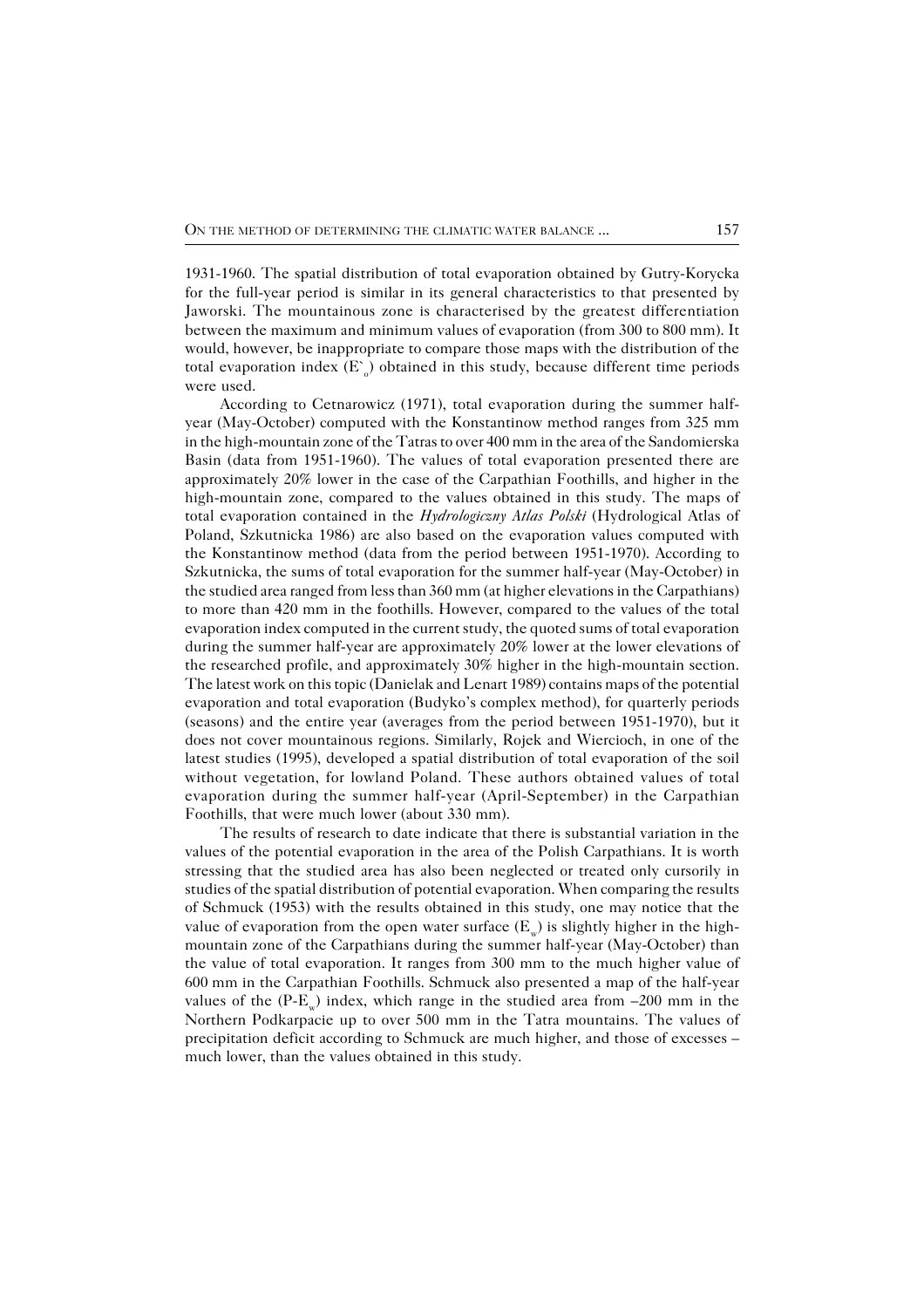The maps of evaporation from an open water surface  $(E_w)$ , included in the *Hydrologiczny Atlas Polski* (Hydrological Atlas of Poland, Jurak 1986), were computed by the turbulence diffusion method and were based on the data from the period between 1951−1970. Average semi−annual (May−October) sums of evaporation from an open water surface range from approximately 400 mm in the high−mountain zone of the Carpathians to over 420 mm in the foothills. They are lower in the lower part of the researched profile, and higher in the high−mountain zone than the values of the total evaporation index obtained in this study.

Based on the meteorological data for the period between 1951−1970, Bac developed maps of the lines of equal indicatory evaporation (E  $_{\rm o}$ ), computed from his own formula, and of the lines of equal climatic water balance (P-E<sub>o</sub>) for Poland – excluding the mountain region (Bac 1976, Bac and Rojek 1979, Bac et al. 1982). Values of indicatory evaporation for the half−year (April−September) in the Carpathian Foothills presented by Bac range from 400 to 420 mm and are approximately 15−20% lower than the value of the total evaporation index  $(E_{o}^{s})$ . Similarly, Bac's values of climatic water balances differ from those obtained in this study, since they range from –50 to 0 mm in the Northern Podkarpacie to 200 mm in the foothills. The results of the present study indicate that they range from below 0 mm to over 100 mm. It is worth highlighting that spatial distribution maps of indicatory evaporation (E  $_{\rm o}$ ) in the lowland Poland area, included in the subsequent publications (Rojek 1987, Rojek and Wiercioch 1994, Bac et al. 1998) do not differ greatly and present similar values of indicatory evaporation sums for the Northern Podkarpacie. The problem of the spatial distribution of climatic water balance sums (P−E) in Poland (without the mountain region) was also addressed by Rojek, who developed maps of semi−annual (April-September) sums  $P-E$ <sub>o</sub> for the periods between 1951-1980 (Rojek 1987) and 1951−1990 (Rojek 1994, Bac et al. 1998). Maps of the climatic water balance for the half−year (April−September) from consecutive long−term periods, do not differ greatly and present sums similar to the average values for the years between 1951−1970 in the Northern Podkarpacie.

According to Krzanowski (1976), values of the maximum possible total evaporation computed for an average hydrological year (between 1951−1960) in the Carpathian area of the Vistula river basin, range from 390 mm in the upper alpine zone to 780 mm in the Mielec−Dębica−Tarnów triangle. Sums of the maximum possible total evaporation in the summer half−year (May−October) are much higher than the values obtained in this study. Krzanowski also documented a distinct decline with elevation in the annual average sums of the maximum possible total evaporation. Such a decline results from his adoption of the Thornthwaite's formula in which evaporation is a function of air temperature.

According to the data of Olechnowicz−Bobrowska (1978), in the Polish Carpathians and the foothills all four, as described in Poland, zones of potential evaporation are present (determined by the Van Bavel method, with the data from 1956−1965). Between April and October, it varies from 500−550 mm in the Carpathians, to 550−650 mm in the Carpathian Foothills, to 650−750 mm in the Krakowsko− Częstochowska Upland, and up to 750−850 mm in the Sandomierska Basin and in the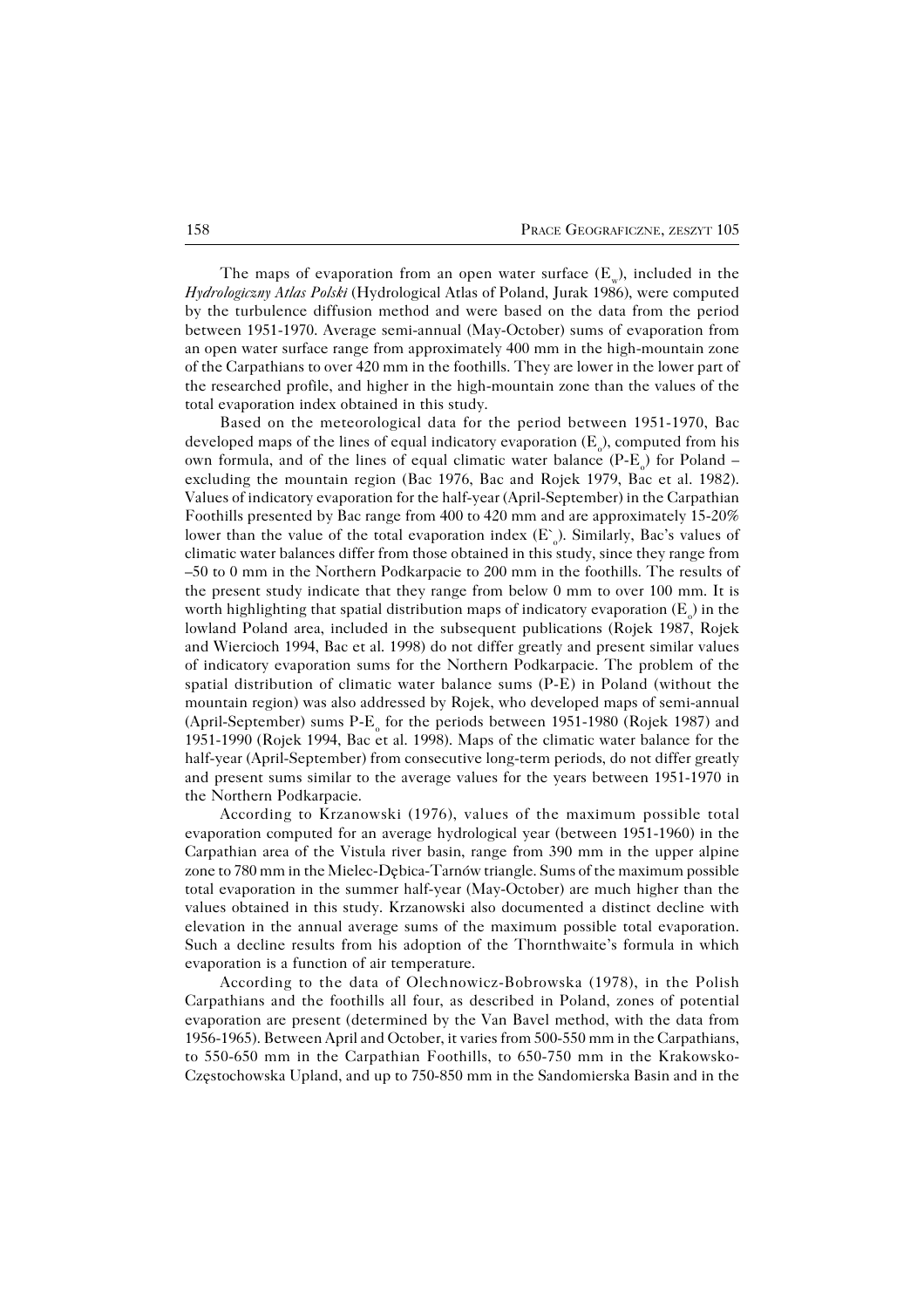Roztocze. The values of the potential evaporation presented by Olechnowicz− Bobrowska (1978) are much higher than the values of the total evaporation index computed in this study.

Olechnowicz−Bobrowska (1978) also developed maps of the climatic water balance for the territory of Poland during the vegetation period (April−October) and during each of its months. The values of the index, being the difference between precipitation and potential evaporation, determined by the Van Bavel method during the vegetation period in the studied area, range from less than –200 mm in the Northern Podkarpacie, to over 300 mm in the Tatra mountains. The largest excesses of precipitation, reaching in the Tatras over 100 mm in June and over 60 mm in July, occur during the months when water is especially critical for plant growth and development. The most pronounced precipitation deficits in the Carpathians, according to Olechnowicz−Bobrowska (1978), are as large as –40 mm in April (from –40 to 20 mm in May) and –20 mm in September, and occur only in the lowest parts of the Carpathians. The values of the average climatic water balance during the summer half−year (May−October), as reported in this study, are much higher and range from less than 0 mm in the western part of the Sandomierska Basin, to over 700 mm in the high−mountain zone of the Carpathians. The recorded precipitation deficits are also lower and in the Carpathian foothills they are below –20 mm in May and –10 mm in September. There also occur pronounced precipitation excesses in the Tatras, exceeding 200 mm in June and 150 mm in July. One should also emphasise that the largest precipitation deficits obtained in this study occur in May and coincide with the beginning of the germination of spring crop cereals, and particularly with the critical moment of their coming to ear – which begins in the foothill basins in the third or fourth week of the month (Obrębska−Starklowa 1977).

Olechnowicz−Bobrowska (1978) has described as highly significant, the relationship between elevation above sea level and the P−E index. The defined relationship indicates that the line of equilibrium between precipitation and potential evaporation  $(P=E)$  runs at the elevation of about 540 m above sea level, i.e. much higher than that calculated in the present study (210 m in the concave forms and 250m in the convex forms). As Olechnowicz−Bobrowska (1978, p. 96) concludes, it is justified "to continue further research on this topic in order to develop a more accurate relationship and, after the network of mountain stations has been expanded, to determine more precisely the elevation at which P=E".

Comparisons of the results obtained by various authors in the Polish Carpathians and the foothills lead one to conclude that the application of empirical formulae yields lower estimates of total evaporation for the low−elevation areas, and yields higher estimates, than those obtained in the present study, in the summit zone of the Beskidy and Tatra mountains. Adopting markedly higher values of potential evaporation will result in much higher estimates of precipitation deficits and lower estimates of precipitation excesses. Furthermore, using such estimates as reference points for computing climatic water balances does not yield the correct assessment of the moisture degree of the researched area.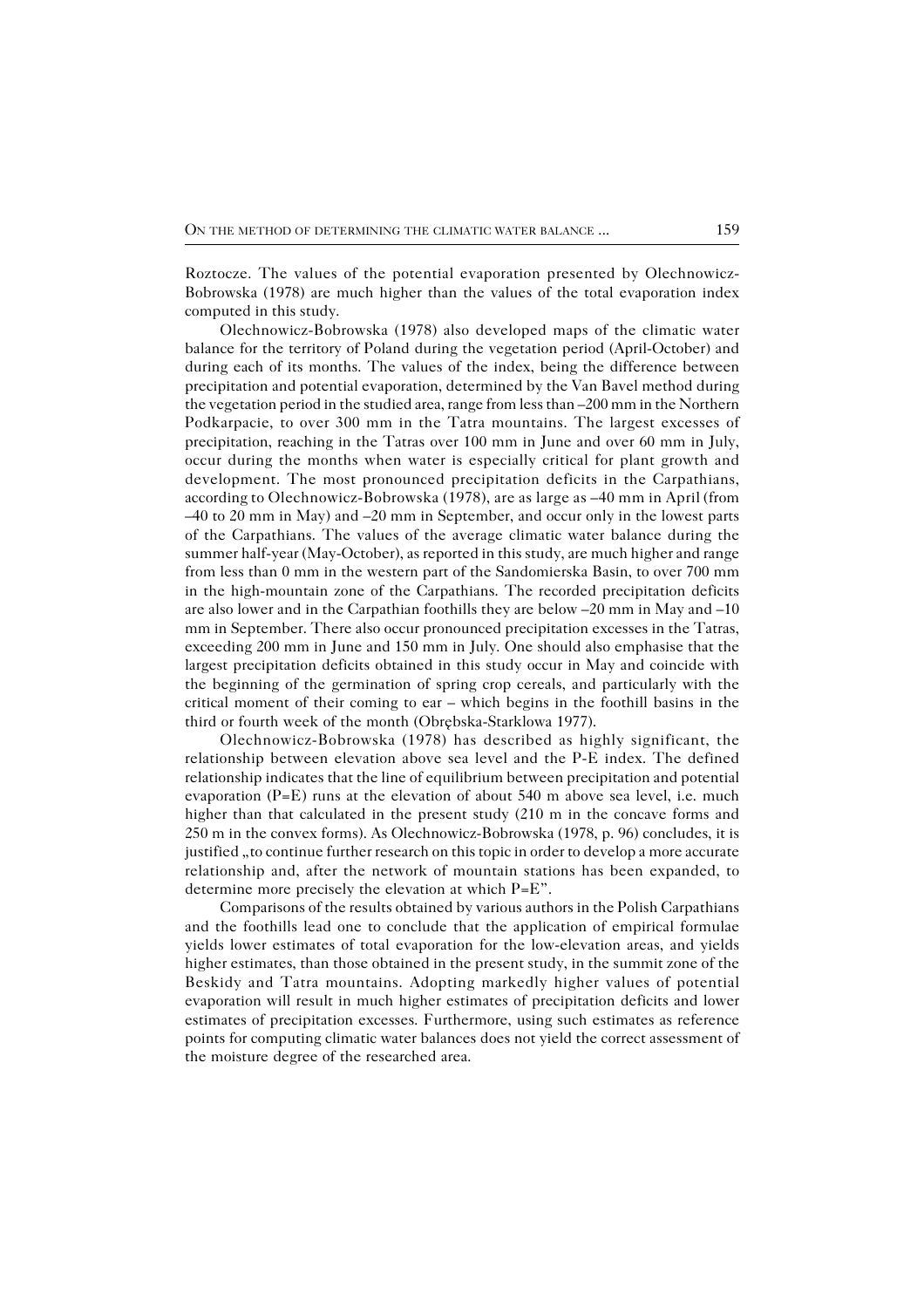## **7. Conclusions**

The results obtained allow one to provide, for a complicated and methodologically challenging area of the Polish Carpathians, a detailed presentation of the spatial and temporal distribution of climatic water balance and of its basic component, namely total evaporation. The developed method may be used for determining and predicting the values of total evaporation (actual evapotranspiration) in the mountain regions, which is of particular significance in agriculture for assessing precipitation deficits and excesses. One should emphasise that the climatic water balance may serve as the basis for the assessment of irrigation needs only in connection with soil water resources, i.e. of water available to plants.

The presented method may be used in studies in the field of the mathematical modelling of runoff processes and in estimating water resources of small uncontrolled catchment areas (as part of the design and study work). Numerical values of the climatic water balances will be modified with the introduction of the real values of water input from the atmosphere. Verification of the proposed method is possible with the use of experimental catchment areas which guarantee detailed measurements of all the components of the water balance.

#### **References**

*Atlas Hydrologiczny Polski (Hydrological Atlas of Poland)*, 1986, IMGW, Warszawa

*Atlas Klimatyczny Polski (Climatic Atlas of Poland)*, 1973, IMGW, PPWK, Warszawa

- Bac S., 1970, *Badania nad współzależnością parowania z wolnej powierzchni wodnej, parowania terenowego i ewapotranspiracji potencjalnej*, Prace i Studia Komit. Gosp. Wodn. i Sur., PAN, t. X, 287−366.
- Bac S., 1974, *Klimatyczny bilans wodny Południowo−Zachodniej Polski*, Materiały Sesji Naukowej "Wykorzystanie i ochrona środowiska ziem Południowo-Zachodniej Polski", Komisja Nauk o Ziemi, PAN, Wrocław
- Bac S., 1976, *Kryteria klimatyczne lokalizacji nawodnień w Polsce*, Zesz. Probl. Post. Nauk Roln., z. 181, 617−636.
- Bac S., Rojek M., 1979, *Meteorologia i klimatologia*, PWN, Warszawa, 1−248.
- Bac S., Karpińska Z., Koźmiński C., Michalska B., Rojek M., Rojek S., 1982, *Agroklimatyczne podstawy melioracji wodnych w Polsce*, PWRiL, Warszawa, 1−313.
- Bac S., Koźmiński C., Rojek M., 1998, *Agrometeorologia*, PWN, Warszawa, 1−275.
- Cetnarowicz M., 1971, *Parowanie terenowe w Polsce w oparciu o analizę składników bilansu wodnego i sieciowe obserwacje elementów klimatu w dziesięcioleciu 1951−1960*, Prace PIHM, z. 104, 3−39.
- Chomicz K., 1976, *Opady rzeczywiste w Polsce (1931−1960)*, Przegl. Geof. R. XXI (XXIX), z. 1, 19−25.
- Czeppe Z., German K., 1979, *Regiony fizycznogeograficzne*, [w:] Atlas miejskiego województwa krakowskiego, PAN, Kraków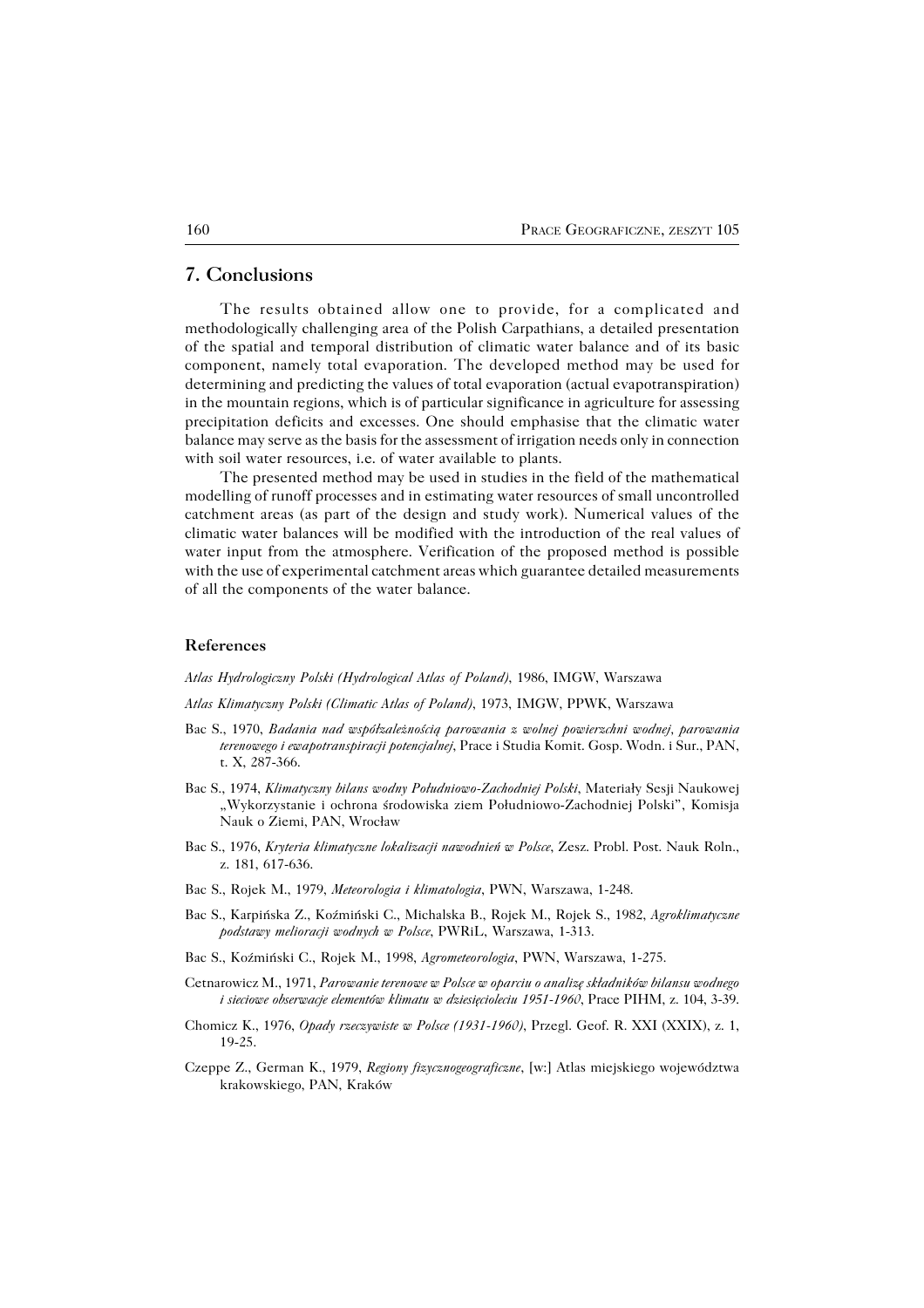- Czeppe Z., German K., 1988, *Regiony fizycznogeograficzne*, [w:] Atlas miejskiego województwa tarnowskiego, PAN, Kraków
- Danielak D., Lenart W., 1989, *Wyznaczenie parowania terenowego w Polsce metodą kompleksową*, Rocz. AR, Poznań., t.CCI, Melior., 8, 41−51.
- Dynowska I., 1991, *Bilans wodny*, [w:] Dorzecze górnej Wisły, cz. I, (pod red. I.Dynowskiej i M.Maciejewskiego), PWN, Warszawa−Kraków, 223−227.
- Gutry−Korycka M., 1978, *Parowanie terenowe w Polsce (1931−1960)*, Przegl. Geof., R. XXIII (XXXI), z. 4, 295−299.
- Hess M., 1965, *Piętra klimatyczne w polskich Karpatach Zachodnich*, Zeszyty Naukowe UJ, Prace Geogr., z. 11, 1−258.
- Hess M., 1966, *O mezoklimacie wypukłych i wklęsłych form terenowych w Polsce Południowej*, Przegl. Geof., R. XI (XIX), z. 1, 23−35.
- Hess M., 1968*, Metoda określania ilościowego zróżnicowania mezoklimatycznego w terenach górskich*, Zeszyty Naukowe UJ, Prace Geogr., z. 18, 7−26.
- Hess M., 1969, *Główne problemy klimatologiczne Karpat*, Zeszyty Naukowe UJ, Prace Geogr., z. 23, 7−47.
- Jaworski J., 1968, *Zróżnicowanie przestrzenne średniego rocznego parowania terenowego w Polsce*, Prace PIHM, z. 95, 15−28.
- Jurak D., 1986, *Parowanie z powierzchni wody*, [w:] Atlas Hydrologiczny Polski, cz. II, (pod red. J.Stachý), IMGW, Warszawa, 181−187.
- Kondracki J., 1994, *Geografia Polski. Mezoregiony fizyczno−geograficzne*, PWN, Warszawa, 1−287.
- Kowanetz L., 1998, *Klimatyczny bilans wodny w dorzeczu górnej Wisły*, Praca doktorska wykonana w Zakładzie Klimatologii Instytutu Geografii UJ, Kraków, maszynopis, 1−196.
- Krzanowski S., 1976, *Nowa formuła do obliczania średnich rocznych odpływów jednostkowych ze zlewni niekontrolowanych na obszarze karpackiego dorzecza Wisły*, Zesz. Nauk. Politechniki Krakowskiej, nr 3, Budownictwo Wodne i Inżynieria Sanitarna, z. 24, 93−119.
- Niedźwiedź T., 1981, *Sytuacje synoptyczne i ich wpływ na zróżnicowanie przestrzenne wybranych elementów klimatu w dorzeczu górnej Wisły*, Rozprawy Habilitacyjne UJ, nr 58, 1−165.
- Obrębska−Starklowa B., 1977, *Typologia i regionalizacja fenologiczno−klimatyczna dorzecza górnej Wisły*, Rozprawy Habilitacyjne UJ, nr 11, 1−235.
- Olechnowicz−Bobrowska B., 1978, *Parowanie potencjalne w okresie wegetacyjnym w Polsce*, Zeszyty Naukowe AR w Krakowie, Rozprawy Habilitacyjne, nr 67, 1−173.
- Olecki Z., 1989, *Bilans promieniowania słonecznego w dorzeczu górnej Wisły*, Rozprawy Habilitacyjne UJ, nr 157, 1−126.
- Pasela E., Zawora T., 1984, *Kształtowanie się opadów atmosferycznych na poziomie 0 m i 1 m nad powierzchnią gruntu w okresie wegetacji*, Zesz. Probl. Post. Nauk Roln., z. 288, 53−63.
- Podogrocki J., 1978, *Spatial distribution of global solar radiation in Poland*, Publ. Inst. Geophys. Pol. Acad. Sc., D−5 (120), 17−30.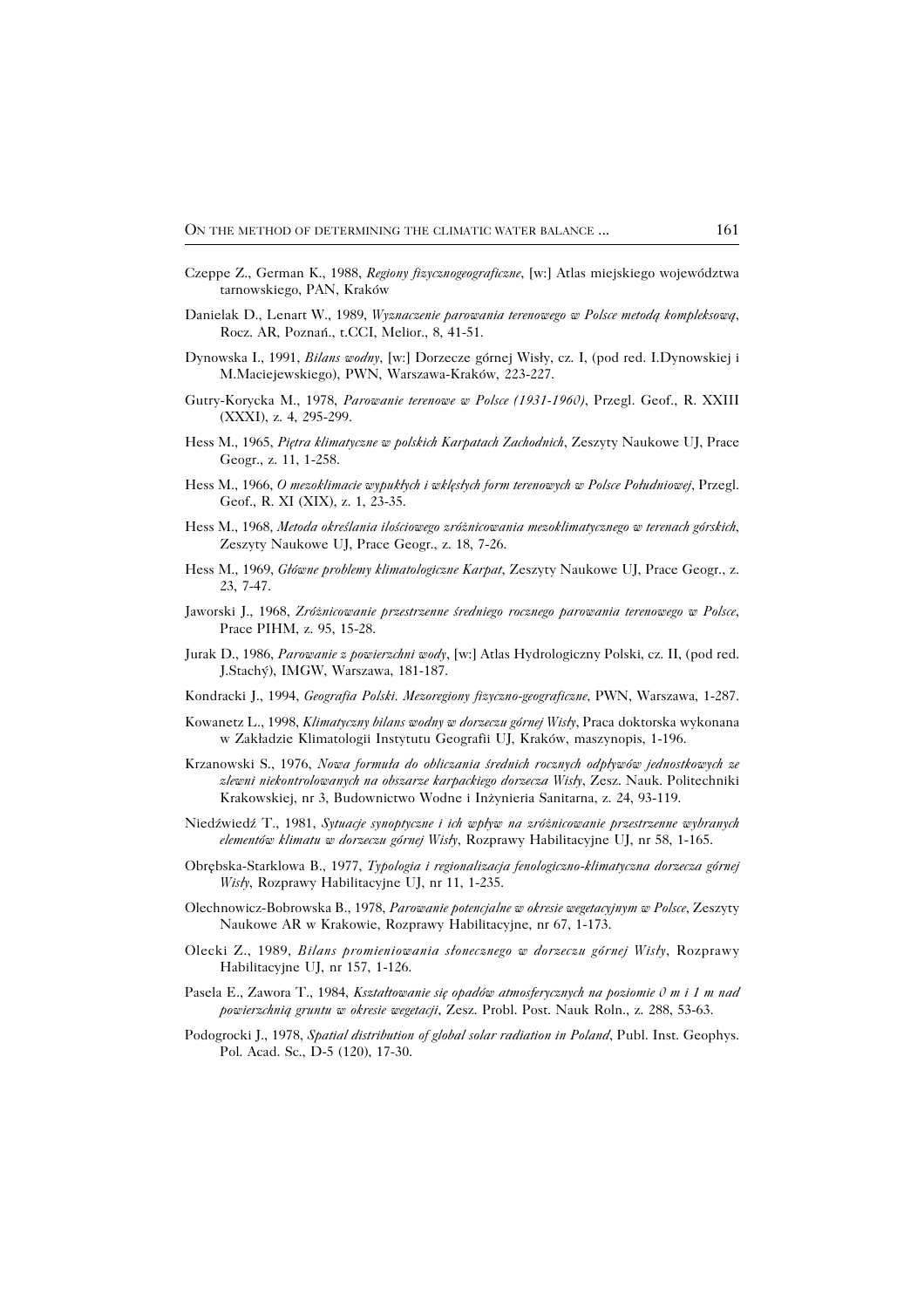- Rojek M., 1984, *Ocena rzeczywistego przychodu opadów do powierzchni zlewni na podstawie klimatycznych bilansów wodnych i odpływów*, Zesz. Probl. Post. Nauk Roln., z. 288, 103− 113.
- Rojek M., 1987, *Rozkład czasowy i przestrzenny klimatycznych i rolniczo−klimatycznych bilansów wodnych na terenie Polski*, Zeszyty Naukowe AR Wrocław, Rozprawy nr 62, 1−67.
- Rojek M., 1994, *Rozkład przestrzenny klimatycznych bilansów wodnych na terenie Polski w okresie 1951−1990*, Zeszyty Naukowe AR Wrocław, Inż. Środ. VI, z. 243, 9−21.
- Rojek M., Wiercioch T., 1994, *Rozkład przestrzenny parowania wskaźnikowego na terenie Polski w okresie 1951−1990*, Zeszyty Naukowe AR Wrocław, Inż. Środ. VI, z. 243, 23−35.
- Rojek M., Wiercioch T., 1995, *Zmienność czasowa i przestrzenna parowania wskaźnikowego, ewapotranspiracji aktualnej i niedoborów opadowych w Polsce nizinnej w okresie 1951−1990*, Zeszyty Naukowe AR we Wrocławiu, nr 238, Monografie VI, 1−51.
- Sarnacka S., Brzeska J., Świerczyńska H., 1983, *Wybrane metody wyznaczania ewapotranspiracji potencjalnej*, Mat. Bad. Ser. Gosp. Wodn. i Ochr. Wód, IMGW, 1−35.
- Schmuck A., 1952, *Suchość powietrza a stan wód we Wrocławiu*, Prace WTN, ser. B, nr 58, 1−38.
- Schmuck A., 1953, *Parowanie z wolnej powierzchni wodnej w Polsce*, Spraw. WTN, t. 8, Dodatek 1, 1−20.
- Stachý J., Biernat B., Dobrzyńska J., 1979, *Odpływ rzek polskich w latach 1951−1970*, Mat. Bad. IMGW, Ser. Spec., nr 6, 3−71.
- *Susze na obszarze Polski w latach 1951−1990*, 1995, Mat. Bad. IMGW, ser. Gosp. Wod. i Ochr. Wód, 16, 1−140.
- *Synteza surowego bilansu wodnego Polski w latach 1951−1965 (The synthesis of the raw water balance of Poland in the years 1951−1965)*, 1971, Mat. PIHM, Warszawa
- Szkutnicka J., 1986, *Parowanie terenowe*, [w:] Atlas Hydrologiczny Polski, cz. II, (pod red. J.Stachý), IMGW, Warszawa, 177−180.
- Tomlain J., 1993, *Distribution of evapotranspiration on the territory of Slovakia*, Proc. of Symp. on Prec. and Evap., Bratislava, 20−24 Sept. 1993, vol. 3, 181−184.
- Turc L., 1964, *Evapotranspiration potentielle mensuelle et décadaire. Son evaluation en fonction de donneés météorologiques*, Polsko−Francuskie Sympozjum Gospodarki Wodnej, b. IGW, WKiŁ, Warszawa
- Ustrnul Z., 1991, *Wiatry fenowe w Karpatach Polskich*, maszynopis pracy doktorskiej w Zakładzie Meteorologii Regionalnej IMGW, Oddział w Krakowie, 1−170.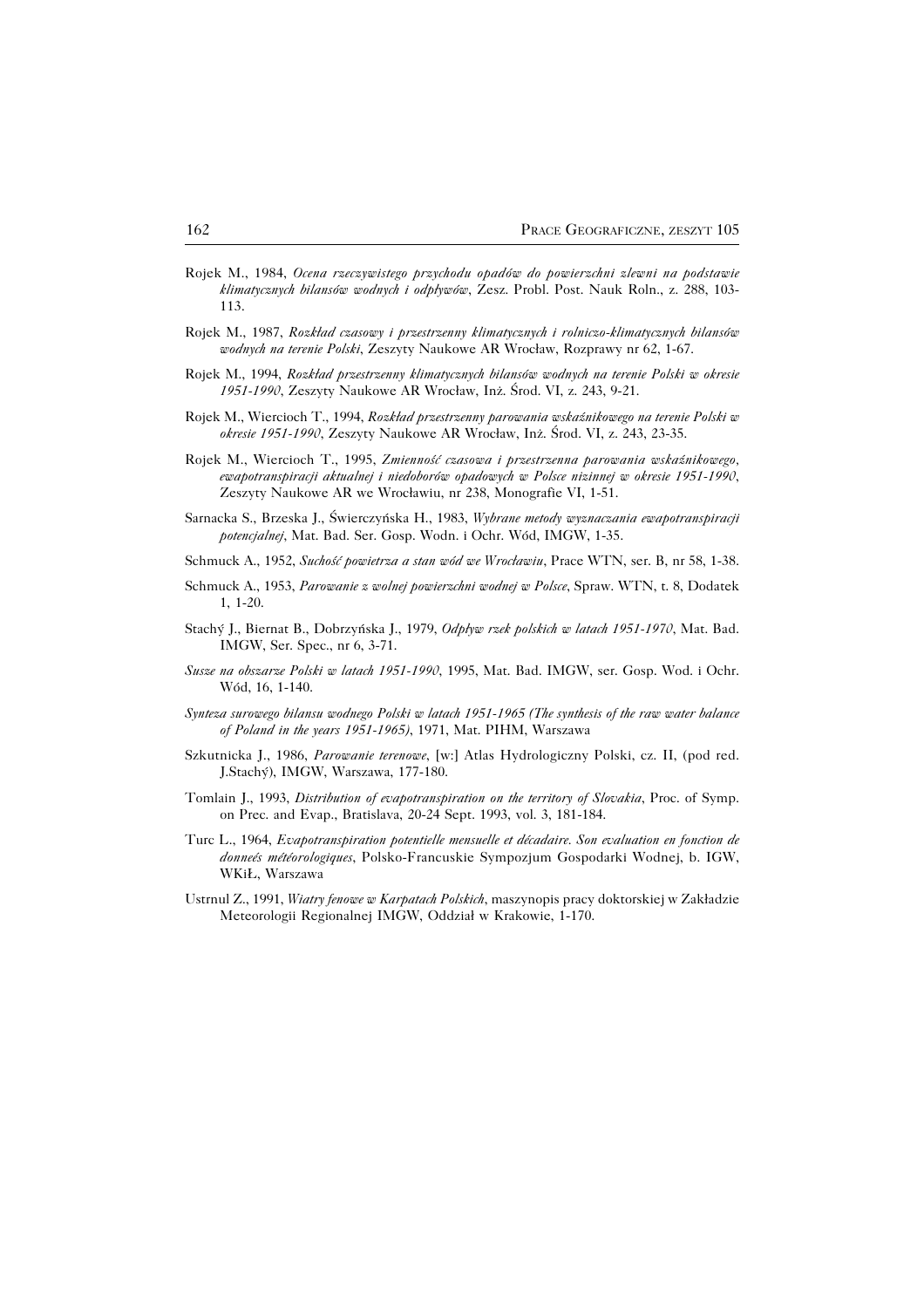# **O metodzie wyznaczania klimatycznego bilansu wodnego w obszarach górskich na przykładzie Karpat Polskich**

### **Streszczenie**

Podstawę klimatycznej oceny zasobów wodnych obszaru powinien stanowić wskaźnik obejmujący rzeczywiste opady atmosferyczne i parowanie tj. klimatyczny bilans wodny. W artykule podjęto próbę wypracowania na podstawie (łatwo dostępnych) danych meteorologicznych i sprawdzenia w warunkach przyrodniczych Karpat Polskich, prostej i łatwej prawdopodobnie dającej wiarygodne wyniki, metody określania parowania terenowego – podstawowego elementu klimatycznego bilansu wodnego.

Opracowanie zostało oparte na danych obserwacyjnych z trzech zlewni: Skawy (po wodowskaz Wadowice), Raby (po wodowskaz Proszówki) i Dunajca (po wodowskaz Nowy Targ – Kowaniec) położonych w zachodniej części Karpat Polskich (ryc. 1). Posłużono się w pracy wynikami pomiarów z 25 stacji meteorologicznych zlokalizowanych mniej więcej wzdłuż południka 20°E na wysokościach od 200 m do 2000 m n.p.m. z lat 1951−1960, dla półrocza letniego (V−X). Ponadto wykorzystano wyniki pomiarów meteorologicznych z okresu dwudziestoletniego dla wybranych stacji (tab. 1). Posłużenie się w pracy często stosowanymi w praktyce światowej, jak i wPolsce formułami empirycznymi Penmana - modyfikacja francuska (E<sub>p</sub>), Turca (E<sub>T</sub>) i Baca  $(\text{E}_{_{\text{o}}})$  stworzyło możliwość sprawdzenia celowości ich stosowania w obszarach górskich.

Zastosowana w niniejszej pracy metoda wyznaczania parowania terenowego opiera się na niezależnej weryfikacji wartości parowania obliczonych na podstawie danych meteorologicznych (metoda pośrednia), przez porównanie z danymi hydrologicznymi – deficytem odpływu (tab. 2). W wyniku przeprowadzonej weryfikacji przyjęto wielkość parowania jako najbliższą rzeczywistej równą średniej arytmetycznej ewapotranspiracji potencjalnej według Turca ( $\mathrm{E_{_{T}}}$ ) i parowania wskaźnikowego według Baca (E<sub>o</sub>) czyli:

$$
\frac{E_T + E_o}{2} = E'_o
$$
 lub  $E'_o = k \cdot E_o$ 

gdzie:

*k* – współczynnik proporcjonalności *= E` o / E<sup>o</sup>* .

Uzyskane w ten sposób wartości wskaźnika parowania terenowego (E` ) posłużyły jako podstawowe wielkości odniesienia dla dalszych opracowań klimatycznego bilansu wodnego (P−E` o ) w Karpatach Polskich. W obliczeniach klimatycznych bilansów wodnych wykorzystano wartości standardowych opadów atmosferycznych (P), gdyż istnieje taka konieczność do czasu wprowadzenia na stacjach meteorologicznych pomiarów opadów rzeczywistych.

Równie ważnym celem pracy było przedstawienie przestrzenne uzyskanych wyników. Cel ten został zrealizowany przez zastosowanie prezentacji kartograficznej